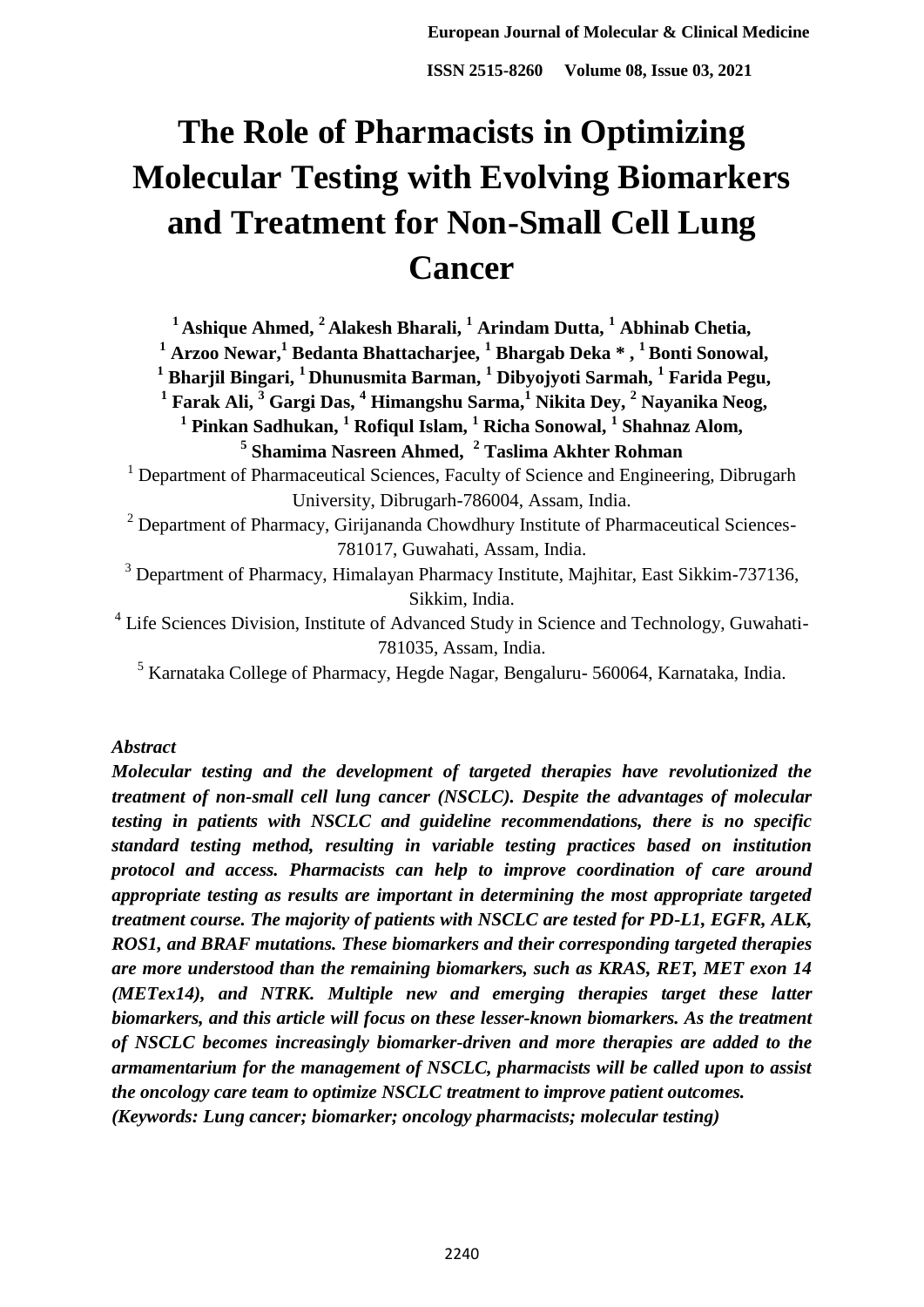# **1. Introduction**

In the United States, lung cancer is becoming the leading cause of cancer fatalities in both men and women [1]. The low survival rate of lung cancer is mostly due to the fact that by the time patients are diagnosed, half of them are already in an advanced stage of the disease. The US Preventive Services Task Force drafted revised screening recommendations in 2020 in an attempt to diagnose more patients at an earlier stage of lung cancer when disease cure is a possibility; however, more effective and tolerable therapies for the advanced disease remain an urgent need [2].

Patients with lung cancer may present with cough, hemoptysis, dyspnoea, weight loss, or chest pain, or a tumor may be suspected based on screening computed tomography scan or incidentally discovered on imaging performed for another reason [3]. The diagnostic approach should be individualized based on tumor size and location, presence of mediastinal or distant disease, patient comorbidities, and local expertise. Some patients will undergo initial surgical excision and others a biopsy. Immunohistochemical staining is used to make a diagnosis of non-small cell lung cancer (NSCLC) and determine if the tumor is an adenocarcinoma, squamous cell, adenosquamous carcinoma, large cell carcinoma, carcinoid type, or a less common subtype [3]. Adenocarcinoma is the most common subtype and numerous genetic variants have been identified that drive therapy selection [4]. Tissue should be preserved for biomarker testing for patients with NSCLC. Approximately 40% to 45% of adenocarcinoma NSCLC tumors have mutations with targeted therapies currently available and an additional 25% of tumors express *KRAS* mutations. However, these numbers do not include NSCLC mutations of unknown clinical significance or mutations that are still unknown and could yield future directions for treatment. Table 1 summarizes the various genes and proteins that are being targeted to treat non-small cell lung cancer [5].

| <b>Abbreviation</b> | <b>Gene/Protein</b>                                 | <b>Frequency</b> | <b>Meaning</b>                                                                  |
|---------------------|-----------------------------------------------------|------------------|---------------------------------------------------------------------------------|
| <b>EGFR</b>         | Epidermal<br>growth factor                          | 17-32%           | Both a gene and its<br>receptor tyrosine kinase.                                |
|                     | receptor                                            |                  | also known as ERBBI                                                             |
| <b>KRAS</b>         | Kirsten rat<br>sarcoma viral<br>oncogene<br>homolog | 20-30%           | A gene that encodes the<br>K-Ras protein as part of<br>the RAS/MAPK<br>pathway. |
| <b>ALK</b>          | Anaplastic<br>lymphoma kinase                       | $3 - 13%$        | Both a gene and its<br>receptor tyrosine kinase.                                |

| Table 1. Genes and proteins targeted in the treatment of non-small cell lung |  |  |  |  |
|------------------------------------------------------------------------------|--|--|--|--|
| cancer                                                                       |  |  |  |  |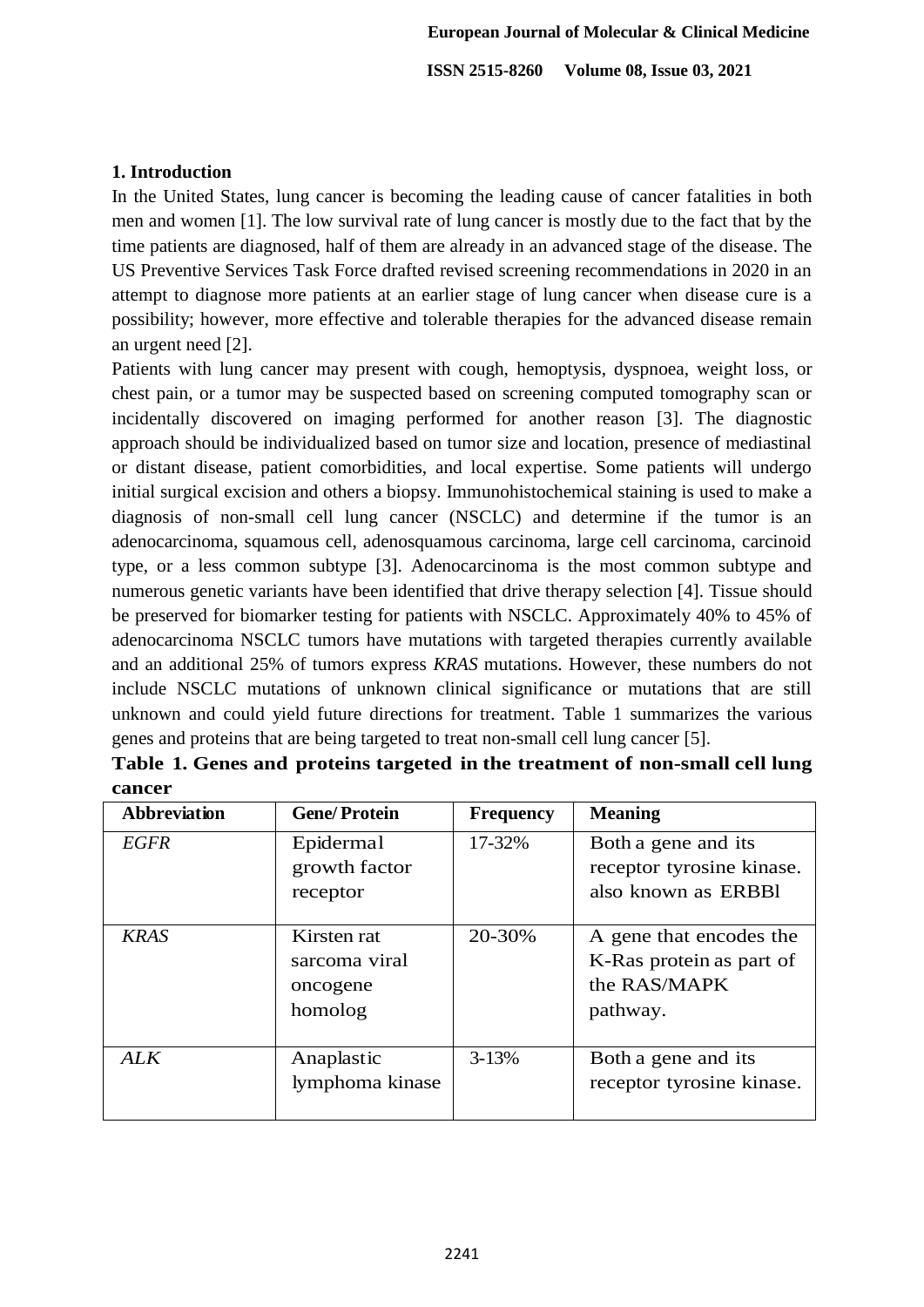|  | ISSN 2515-8260 Volume 08, Issue 03, 2021 |
|--|------------------------------------------|
|--|------------------------------------------|

| <b>MET</b>       | Mesenchymal-<br>epithelial<br>transition factor        | $2 - 5%$ | Both a gene and its<br>receptor tyrosine kinase.<br>also known as c-Met.                                                             |
|------------------|--------------------------------------------------------|----------|--------------------------------------------------------------------------------------------------------------------------------------|
| <b>RET</b>       | Rearranged<br>during<br>transfection                   | 1.2-2%   | Both a gene and its<br>receptor tyrosine kinase.<br>it technically is an<br>abbreviation for<br>"rearranged during<br>transfection". |
| <b>BRAF</b>      | v-Raf murine<br>sarcoma viral<br>oncogene<br>homolog B | $1 - 3%$ | A gene that encodes the<br>B-Raf protein, with<br>V600E the most<br>effectively targeted<br>oncogenic mutation.                      |
| ROS7             | Cross oncogene 1                                       | $1 - 2%$ | Both a gene and its<br>receptor tyrosine kinase                                                                                      |
| <b>NTRK</b>      | Neurotrophic<br>tyrosine receptor<br>kinase            | 0.2%     | NTRK7, NTRK2, NTRK3<br>genes encode tropomyosin<br>receptor kinases (TRKA,<br>TRKB, TRKC).                                           |
| HER <sub>2</sub> | Human<br>epidermal growth<br>factor                    | 2-9%     | Both a gene and its<br>receptor tyrosine kinase.<br>also known as ERBB2                                                              |
| NRG7             | Neuregulin 1                                           | 0.2%     | Both a gene and a cell<br>adhesion molecule that<br>interacts with the ERBB<br>receptor tyrosine kinases                             |
| <b>MEK</b>       | Mitogen-<br>activated protein<br>kinase                | 1%       | Proteins (MEKI and<br>MEK2) that are part of<br>the MAPK pathway.                                                                    |

More than 20 therapies targeting 8 different biomarkers are currently recommended by the National Comprehensive Cancer Network (NCCN) guidelines panel for the management of metastatic NSCLC. The incorporation of targeted and immunotherapies in the management of metastatic NSCLC is credited for an improvement in the 5-year survival of patients from 25%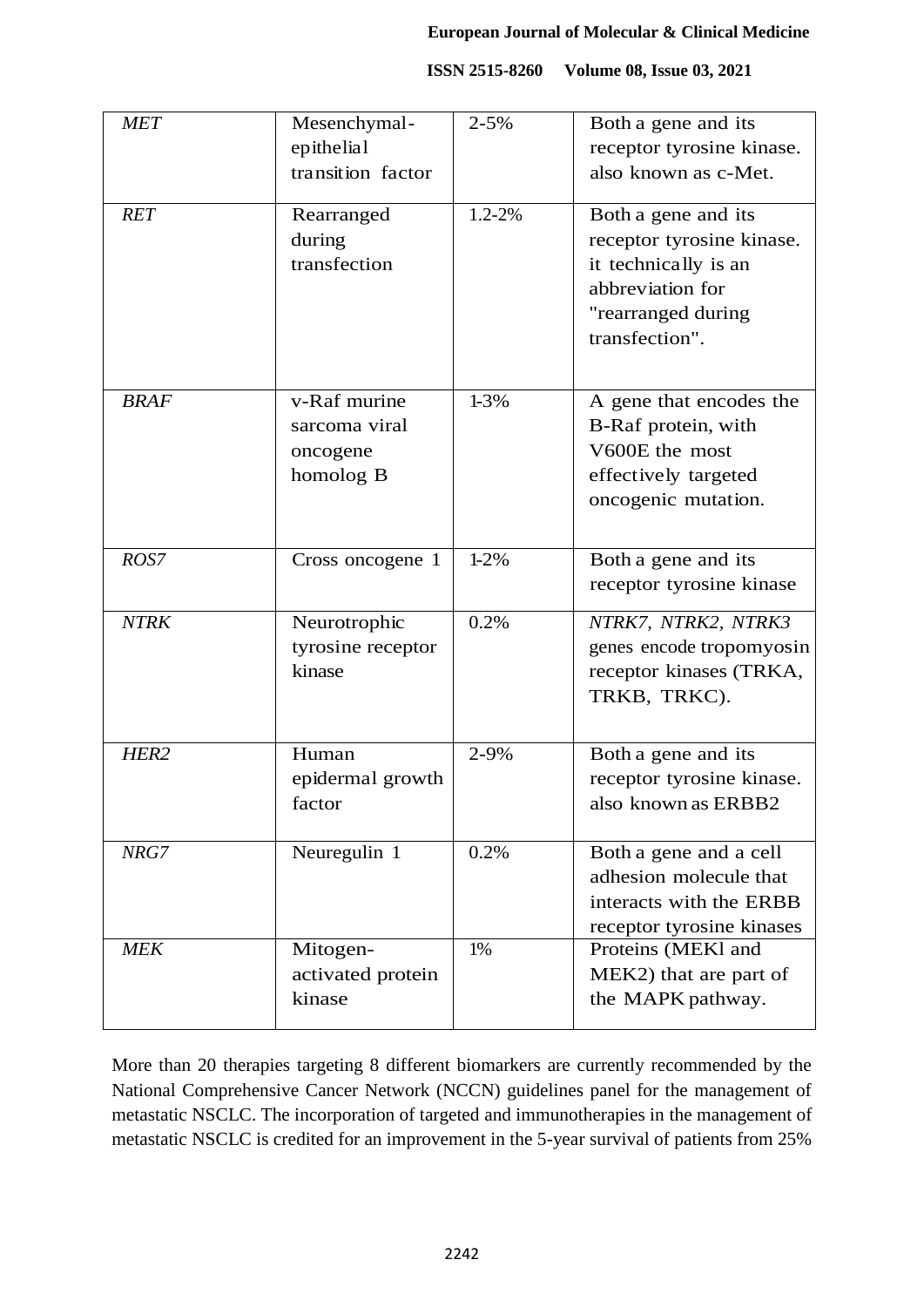to up to 50% in patients who are eligible for targeted therapies, with variation reflecting the tumor biomarker present [6].

#### **2. Biomarker Testing**

A biomarker is considered *predictive* if there is an association between the biomarker, a specific therapy, and patient outcome [7]. A prognostic biomarker reflects an association between patient survival and the biomarker that is independent of treatment received because the biomarker reflects innate tumor behavior. Currently, *KRAS* is considered a prognostic biomarker, whereas sensitizing *EGFR* mutations, the *ALK* fusion oncogene, *ROS1* gene fusions, *NTRK* gene fusions, *RET* rearrangements, *MET*ex14 skipping mutations, *BRAF* V600E point mutations, and programmed cell death protein ligand 1 (PD-L1) expression are predictive biomarkers [8].

## **2.1 Biomarker Testing Strategies**

Biomarker testing recommendations in NSCLC are rapidly evolving. The College of American Pathologists (CAP), the International Association for the Study of Lung Cancer (IASLC), and the Association for Molecular Pathology (AMP) updated their 2013 guidelines for molecular testing used to guide targeted therapy of NSCLC in 2018 [9]. This guideline was endorsed with a few modifications by the American Society of Clinical Oncology (ASCO) later that year [10]. The current version of the NCCN guidelines endorses testing for a broader array of biomarkers that reflects current research. The NCCN guidelines panel recommends a minimum of the following biomarkers be tested for all patients with metastatic, nonsquamous NSCLC: *EGFR* mutations, *BRAF* mutations, *ALK* fusions, *ROS1* fusions, *NTRK* gene fusions, *RET* rearrangements, *MET*ex14 skipping mutations, and PD-L1 expression [11]. These somatic (spontaneously originating) mutations are generally considered mutually exclusive, with just 1% to 3% of NSCLC tumors harboring concurrent mutations. Patient factors such as smoking status, ethnicity, and histology are associated with specific genetic variants; however, these features should not be used to select patients for testing [12]. Targeted therapies directed at all biomarkers included in broad molecular profiling are not currently approved by the FDA; however, testing is still recommended because patients may be directed to clinical trials based on the molecular profile [13].

 Several methods may be employed to determine biomarker expression. The NCCN guidelines panel recommends that testing be done at an accredited laboratory that meets Clinical Laboratory Improvement Amendment standards for accreditation [14]. Biomarker testing methods include next-generation sequencing (NGS), multiplex polymerase chain reaction (PCR), immunohistochemistry (IHC), and fluorescence in situ hybridization (FISH). The NCCN guidelines panel does not endorse any specific commercially available biomarker assay. Table 2 outlines the most common biomarker testing assays [15].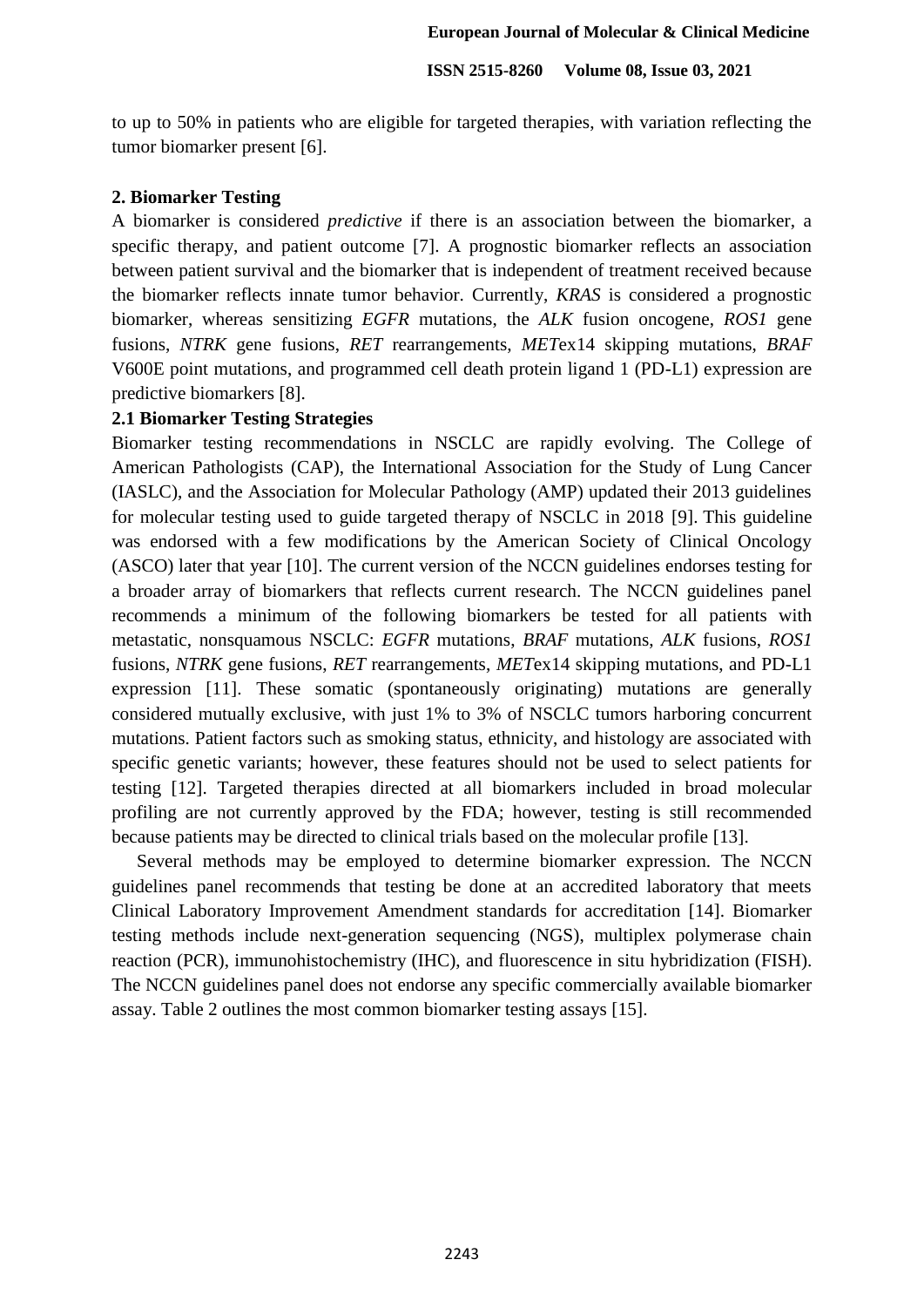|                                           | <b>Variant Types</b>      |                                               |                                                    |                    |                           |                           |  |  |
|-------------------------------------------|---------------------------|-----------------------------------------------|----------------------------------------------------|--------------------|---------------------------|---------------------------|--|--|
| <b>Molecular</b><br><b>Methods</b>        | Point<br><b>Mutations</b> | <b>Small</b><br>Deletion,<br><b>Insertion</b> | <b>Copy</b><br><b>Number</b><br><b>Alterations</b> | Rearrange<br>ments | <b>Sensitivit</b><br>y(%) | <b>Turnaround</b><br>time |  |  |
| Sizing assays                             | $+/-$                     | $\checkmark$                                  |                                                    |                    |                           | 3 to 4 days               |  |  |
| PCR and Sanger<br>sequencing              | $\checkmark$              | $\checkmark$                                  |                                                    |                    | $20 - 50$                 | 3 to 4 days               |  |  |
| PCR and<br>pyrosequencing                 | $\checkmark$              | $+/-$                                         |                                                    |                    | $20 - 50$                 | 3 to 4 days               |  |  |
| PCR and mass<br>spectrometry              | $\checkmark$              | $+/-$                                         |                                                    |                    | $1 - 10$                  | 3 to 4 days               |  |  |
| PCR and<br>single-base                    | $\checkmark$              |                                               |                                                    |                    | $1 - 10$                  | 3 to 4 days               |  |  |
| qPCR and<br>digital PCR                   | $\checkmark$              | $\checkmark$                                  |                                                    | $\checkmark$       | 0.00001                   | $2$ to $3$<br>days        |  |  |
| Allele-specific<br><b>PCR</b>             | $\checkmark$              |                                               |                                                    |                    |                           | 1 to 2 days               |  |  |
| <b>FISH</b>                               |                           |                                               | $+/-$                                              | $\checkmark$       | $\leq$ 1                  | $2$ to $3$<br>days        |  |  |
| NGS: targeted<br>amplicon<br>capture      | $\checkmark$              | $\checkmark$                                  |                                                    |                    | $1-10$                    | $7-10 \, days$            |  |  |
| NGS: targeted<br>hybridization<br>capture | $\checkmark$              | $\checkmark$                                  | $\checkmark$                                       | $+/-1$             | $1-5$                     | 15-20 days                |  |  |
| NGS: whole-<br>exome                      | $\checkmark$              | $\checkmark$                                  | $\checkmark$                                       | $+/-1$             | Variable                  | Weeks                     |  |  |
| NGS: whole<br>genome                      | $\checkmark$              | $\checkmark$                                  | $\checkmark$                                       | $\checkmark$       | Variable                  | Weeks                     |  |  |

**Table 2. Review of common assays for biomarker testing**

PCR: polymerase chain reaction; qPCR: quantitatve PCR; FISH: fluorescent in situ hybridization.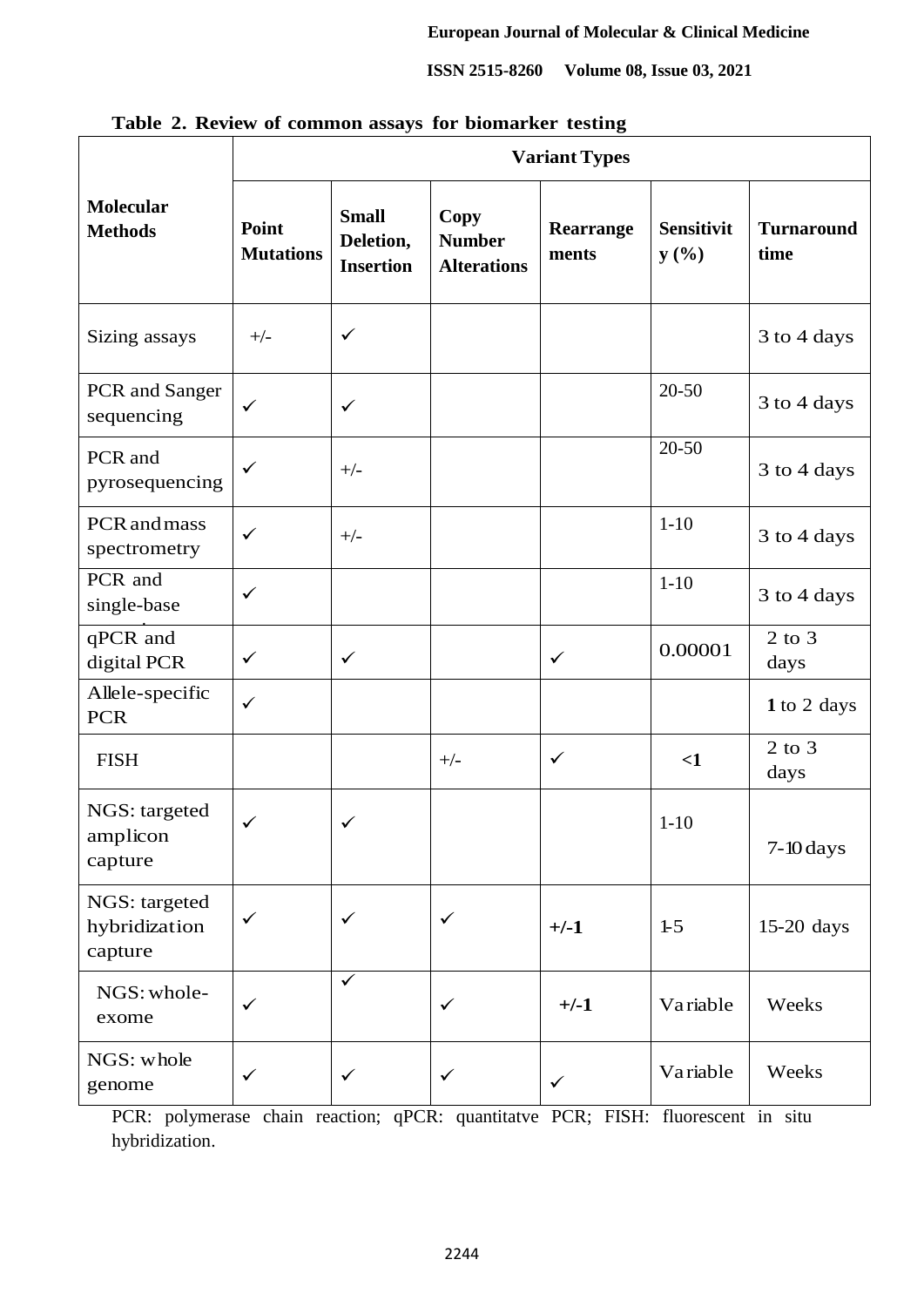# **2.1.1 Next-Generation Sequencing (NGS)**

Massively parallel or NGS is a broad molecular profiling technique that detects panels of mutations and gene fusions as well as copy number variations [16]. It is important to note that NGS represents a type of testing platform and individual NGS assays will detect different genes and abnormalities depending on the design of the NGS assay. NGS is the preferred testing method when it is available to the patient and adequate tissue is obtainable [17]. Testing with ribonucleic acid (RNA)-based NGS should be considered in patients with NSCLC that do have identifiable mutations on deoxyribonucleic acid (DNA)-based NGS, especially in never smokers, as RNA-based NGS will also detect fusion events [18]. In clinical practice, targeted NGS panels are preferred over whole-exome or whole-genome testing because they provide higher coverage of genomic regions of interest in an adequate time frame [19, 20].

# **2.1.2 Real-time PCR (RT-PCR)**

Another type of mutation screening assay that detects multiple biomarkers simultaneously is RT-PCR [21]. In general, RT-PCR does not detect gene fusions (e.g. *ROS1* and *ALK* mutations are gene fusion events). The Mass ARRAY and SNaPshot Multiplex System are examples of RT-PCR assays [22]. While RT-PCR can detect more than 50 point mutations, it detects fewer biomarkers than NGS panels[23].

# **2.1.3 Sanger Sequencing**

Sanger sequencing refers to DNA sequencing by capillary electrophoresis. Although this testing was previously the gold standard, the ability to sequence only 1 gene at a time now limits its use. If a sample has fewer than 25% to 30% tumor cells, tumor enrichment methodologies should be used with Sanger sequencing[24].

# **2.1.4 Immunohistochemistry (IHC)**

The expression of the gene as assessed by IHC may be used as a surrogate for fusion testing in some scenarios[25]. The CAP/IASLC/AMP guidelines indicate the performance of IHC is suboptimal for *EGFR* mutations; however, the use of *ALK* IHC is equivalent to FISH for routine biomarker assessment. IHC is also used to determine PD-L1 expression[26].

# **2.1.5 Fluorescent in situ Hybridization (FISH)**

Targeted gene amplification, copy number, and/or rearrangement is often assessed by FISH. Despite the availability of targeted therapies directed at specific biomarkers and broad endorsement of biomarker testing in multiple guidelines, there is variable uptake for biomarker testing in clinical practice [26]. Rates of biomarker testing have improved in recent years for *EGFR, ALK,* and *ROS1* with reports of testing before therapy initiation in 88% to 100% of patients. Barriers to testing may include inadequate sample size and the need for rebiopsy to obtain adequate tissue; lack of payer coverage of testing; and performance of tests as single-gene tests rather than a broad panel assay [27]. In 2018, the Centres for Medicare & Medicaid Services (CMS) approved a national coverage decision for NGS testing in patients with recurrent, relapsed, refractory, metastatic, or advanced stages III or IV cancer who had not been previously tested using the same NGS test and decided to seek further cancer treatment [28]. The NCCN guidelines panel recommends that an adequate volume of tissue be obtained for both diagnosis and molecular testing and a strategy of rapid on-site evaluation during biopsy may be used to ensure specimens are adequate for molecular testing [11]. Another strategy to improve the rate of testing is the use of reflex testing rather than waiting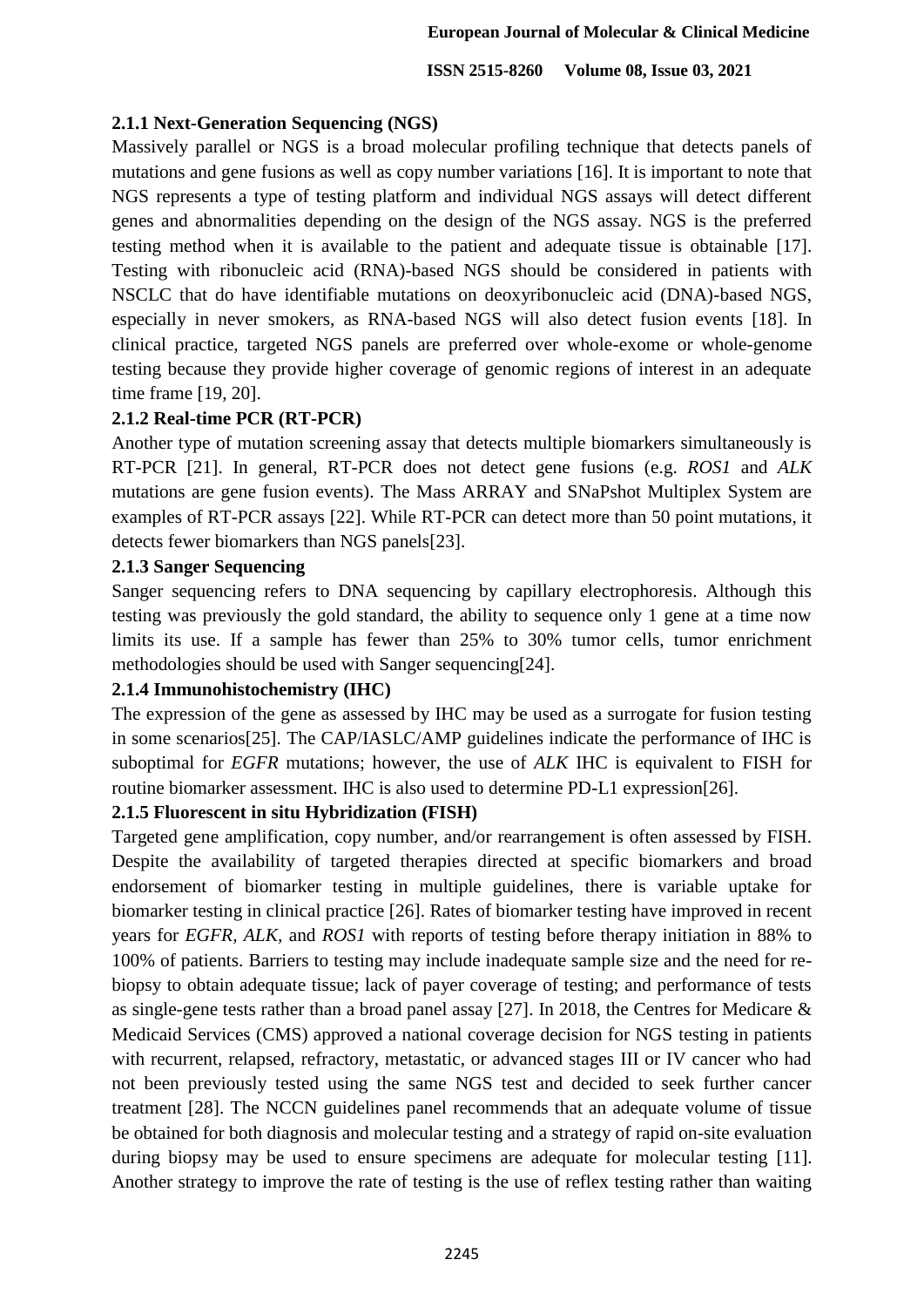for a physician's order. Ensuring biomarker testing has analytical validity, discerns an appropriate magnitude of difference for an endpoint of value, and is backed by a high level of evidence will facilitate adoption by both payers and clinicians alike [29].

 The FDA maintains a website of tests cleared or approved by the Centre for Devices and Radiological Health to analyze variations in the sequence, structure, or expression of DNA and RNA to diagnose a disease or medical conditions, infection with an identifiable pathogen, or determine genetic carrier status[30]. Currently, the Oncomine Dx Target Test is the only NGS biomarker assay approved by the FDA for use in patients with NSCLC to detect single-nucleotide variants and deletions in multiple genes from DNA (e.g. *ALK, BRAF, EGFR, ERBB2, KRAS, MET*, and *RET*) and fusions in *ROS1* from RNA [31].

#### **3. Personalized Pharmacotherapy**

The management of NSCLC has changed significantly in the past few years with the presence or absence of biomarkers now guiding the treatment approach. The platinum-based doublet therapy that was standard of care for decades is now reserved for patients without driver mutations who are not candidates for immunotherapy [3, 32, 33]. The majority of patients with NSCLC are tested for PD-L1, *EGFR, ALK, ROS1,* and *BRAF* mutations [15, 34]. Patients with advanced, nonsquamous NSCLC who lack driver mutations and are candidates for immunotherapy should have PD-L1 testing completed. Patients with high PD-L1 expression (>50% tumor proportion score [TPS]), nonsquamous histology, and performance status of 0 to 1 are candidates for single-agent atezolizumab or pembrolizumab [3, 33]. Similar patients with rapidly progressive disease may be offered platinum doublet therapy with immunotherapy. Patients with negative (TPS 0%) and low positive PD-L1 expression (TPS 1%-49%), nonsquamous histology, and performance status of 0 to 1, who are eligible for chemoimmunotherapy should be offered a regimen such as carboplatin, pemetrexed, and pembrolizumab or another NCCN-recommended regimen, as determined by patient-specific factors [35]. Patients with advanced NSCLC with driver mutations should be offered therapy based on those mutations, as survival rates with targeted treatments for these patients are superior to that of chemotherapy/chemoimmunotherapy. Given many clinicians are familiar with therapies targeting *EGFR, ALK, ROS1,* and *BRAF,* the remainder of this article will focus on biomarkers with recently approved therapies and those currently under review by the FDA for NSCLC [36].



# **Figure 1: NSCLC treatment based on biomarkers**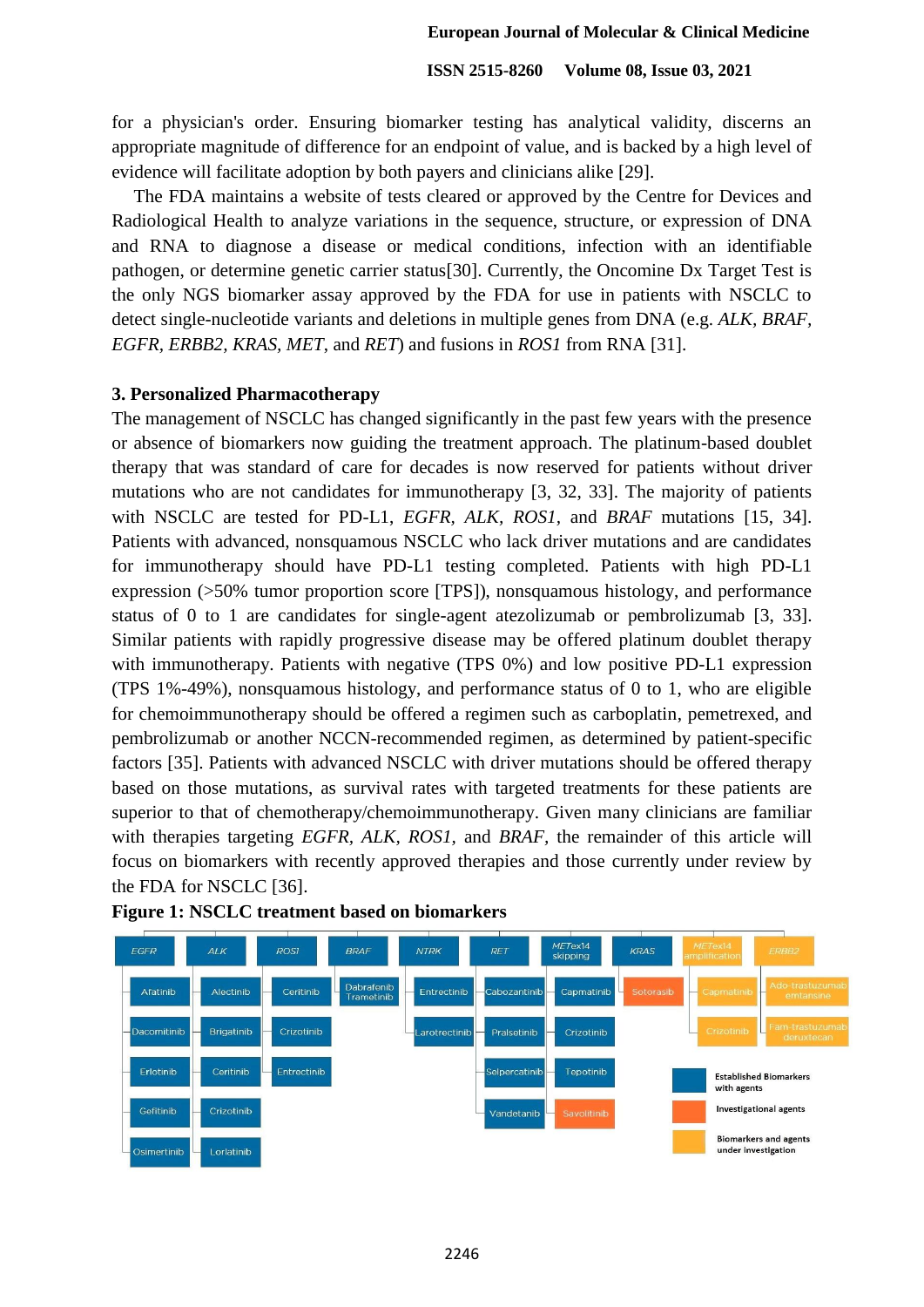#### **3.1 METex14 Skipping Mutations**

The *MET* gene encodes for the hepatocyte growth factor receptor (HGFR). *MET* activation promotes cell survival, proliferation, motility, invasion, and epithelial-mesenchymal transition [12]. There are 3 primary types of *MET* mutations: (a) amplification resulting in high expression of the receptor; (b) tyrosine kinase domain mutations resulting in constitutive activation of the receptor; (c) splicing mutations resulting in skipping of exon 14 and loss of Y1003, a binding site required for the ubiquitin-mediated degradation of the protein [37]. While oncogenesis can be driven by each of these mechanisms, the type of *MET* mutation a patient possesses determines which therapies can be used. For example, capmatinib, tepotinib, and savolitinib are indicated for use against *MET*ex14 skipping mutations [38]. *MET*ex14 skipping mutations occur in 3% to 4% of patients with NSCLC and are associated with a poor prognosis. *MET*ex14 mutations are more frequently observed in patients older than 70 years, those who smoke, and those with a sarcomatoid histology [39]. NGS-based assays interrogating *MET* as part of a wider gene panel are preferred for detecting *MET* mutations [40].

 Capmatinib received FDA approval in adult patients with metastatic NSCLC and a *MET*ex14 skipping mutation, based on a prospective, open-label, multiple-cohort, phase 2 study of 364 patients with advanced NSCLC with a *MET*ex14 skipping mutation or *MET* amplification [41, 42]. The overall response rate (ORR) in patients with advanced NSCLC with a *MET*ex14 skipping mutation treated with capmatinib was 41%; the median progression-free survival (PFS) was 5.4 months in previously treated patients and 12.4 months in treatment-naïve patients [42]. In patients with *MET* amplification, response rates ranged from 7% to 12% in patients who had tumor tissue with a gene copy number of less than 4 versus 6 to 9, respectively. Gene copy number refers to the number of repeated genome sequences (ie, the higher the copy number, the more copies of *MET* are present to inhibit). The *MET* gene amplification cohorts were closed for futility at the interim analysis. The most common adverse effects (AEs) included edema (51%), nausea (45%), vomiting (28%), increased creatinine (24%), dyspnea (23%), and fatigue (22%). The FoundationOne CDx assay is the approved companion diagnostic test for capmatinib [43].

 Crizotinib is a multikinase inhibitor with activity against *ALK* and *ROS1* mutations, as well as *MET* mutations. While it is not FDA approved for patients with NSCLC with a *MET*ex14 skipping mutation, it is recommended by the NCCN guidelines panel for use in this setting. In a prospective cohort of 65 patients with *MET*ex14-altered NSCLC, 32% of patients had an objective response to crizotinib; the median PFS was 7.3 months. The most common AEs included edema (51%), vision disorder (45%), nausea (41%), diarrhea (39%), and vomiting (29%). Notably, none of the patients in this study had high levels of *MET* amplification as based on gene copy number [44].

 Tepotinib, an inhibitor that targets *MET*ex14 skipping mutations, was approved in February 2021 [45]. Paik et al. presented results of 99 patients with metastatic NSCLC with a *MET*ex14 skipping mutation with at least 9 months of follow-up in the VISION study, a phase 2 cohort study of tepotinib [46]. The investigators reported an objective response rate of 46% and median PFS of 8.5 months in patients with a liquid-biopsy or combined liquidtissue biopsy and 11 months in the tissue biopsy group. A response rate of 55% was observed in 11 patients with brain metastases. Similar to other *MET* inhibitors, common AEs included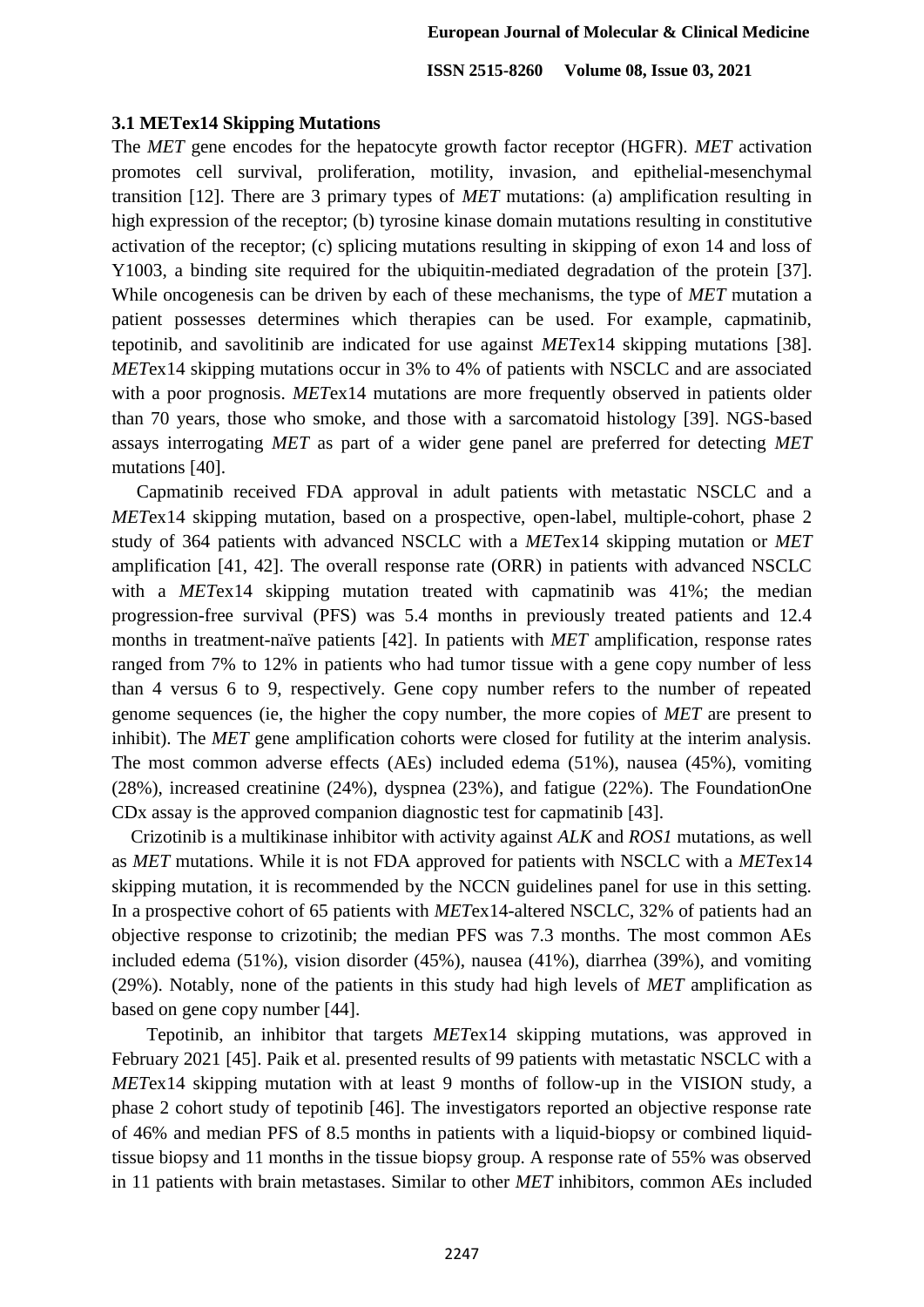edema (63%), nausea (26%), diarrhea (22%), and increased creatinine (18%) [47].

 Savolitinib is another kinase inhibitor that targets the *MET*ex14 skipping mutation and is under clinical investigation. It has been studied in combination with osimertinib in 18 patients in the phase 1b TATTON study. The objective response rate was 44% for the combination therapy, with nausea (67%), rash (56%), and vomiting (50%) as the most frequently reported AEs [48].

## **3.2 Neurotrophic Receptor Tyrosine Kinase (NTRK) Gene Fusion**

The *NTRK* genes (*NTRK1, NTRK2, NTRK3*) encode for the synthesis of the tropomyosin receptor kinase (TRK) proteins TRKA, TRKB, and TRKC, which help to regulate pain, proprioception, appetite, and memory [49]. *NTRK* fusions are present in approximately 0.2% of solid tumors and function as driver oncogenesis. *NTRK* fusions do not display a predisposition for a subtype of NSCLC, gender, or smoking status. *NTRK* fusions may be identified by NGS, RT-PCR, or FISH [50].

 Two *NTRK* inhibitors, larotrectinib, and entrectinib, are approved by the FDA for use in patients with solid tumors expressing *NTRK* gene fusions [51, 52]. Larotrectinib was evaluated in a phase 1 study in 55 adult and pediatric patients with a variety of solid tumors with an *NTRK* fusion, including 4 patients with lung cancer. An ORR of 80% was observed, with 16% of patients demonstrating a complete response. With a median follow-up of 9.9 months, the median PFS has not been reached; after 1 year of follow-up, 55% of patients remained progression-free on larotrectinib. Frequently reported treatment-related AEs of larotrectinib include increased liver enzymes (38%), dizziness (25%), nausea (16%), fatigue (16%), and constipation (16%) [53].

 Entrectinib is approved by the FDA in both patients with a tumor expressing *NTRK* gene fusion and adult patients with metastatic NSCLC whose tumors are *ROS1*-positive [54]. Approval in patients with *NTRK* tumors was based on a combined analysis of 3 ongoing phase 1 or 2 clinical trials of 54 adult patients with advanced or metastatic *NTRK* gene fusion-positive tumors. Ten patients with NSCLC were included in the study. With a median follow-up of 12.9 months, 57% of patients had an objective response to entrectinib, including 4 patients with a complete response; the median PFS was 11.2 months. In the overall safety population ( $n = 355$ ), the most frequently reported grade 3 to 4 AEs were anemia (11%), increased weight (7%), dyspnea (6%), and fatigue (4%) [55].

On-target AEs of *NTRK* inhibitors is related to the role of the TRK pathway in appetite, balance, and pain perception. In a review of 96 patients treated with a TRK inhibitor, Liu et al. described the incidence, presentation, and management of these AEs. Weight gain greater than 5% of body weight was observed in 53% of patients and approximately 10% of all patients have been prescribed a medication to mitigate weight gain. Dizziness, described as positional light-headedness, imbalance, or vertigo, was reported in 41% of patients. The most effective strategy to manage dizziness was dose reduction; pharmacotherapy with meclizine led to symptom improvement in about half of patients. Patients with orthostatic hypotension benefited from midodrine and/or fludrocortisone. Paresthesias were reported in 18% of patients, most often involving a perioral distribution and/or "sunburn" sensation; symptoms generally improved after the first month of therapy. Lastly, withdrawal pain, described as full-body ache, muscle pain, and/or allodynia was observed in approximately one-third of patients. Withdrawal pain was reported with both temporary and permanent discontinuation.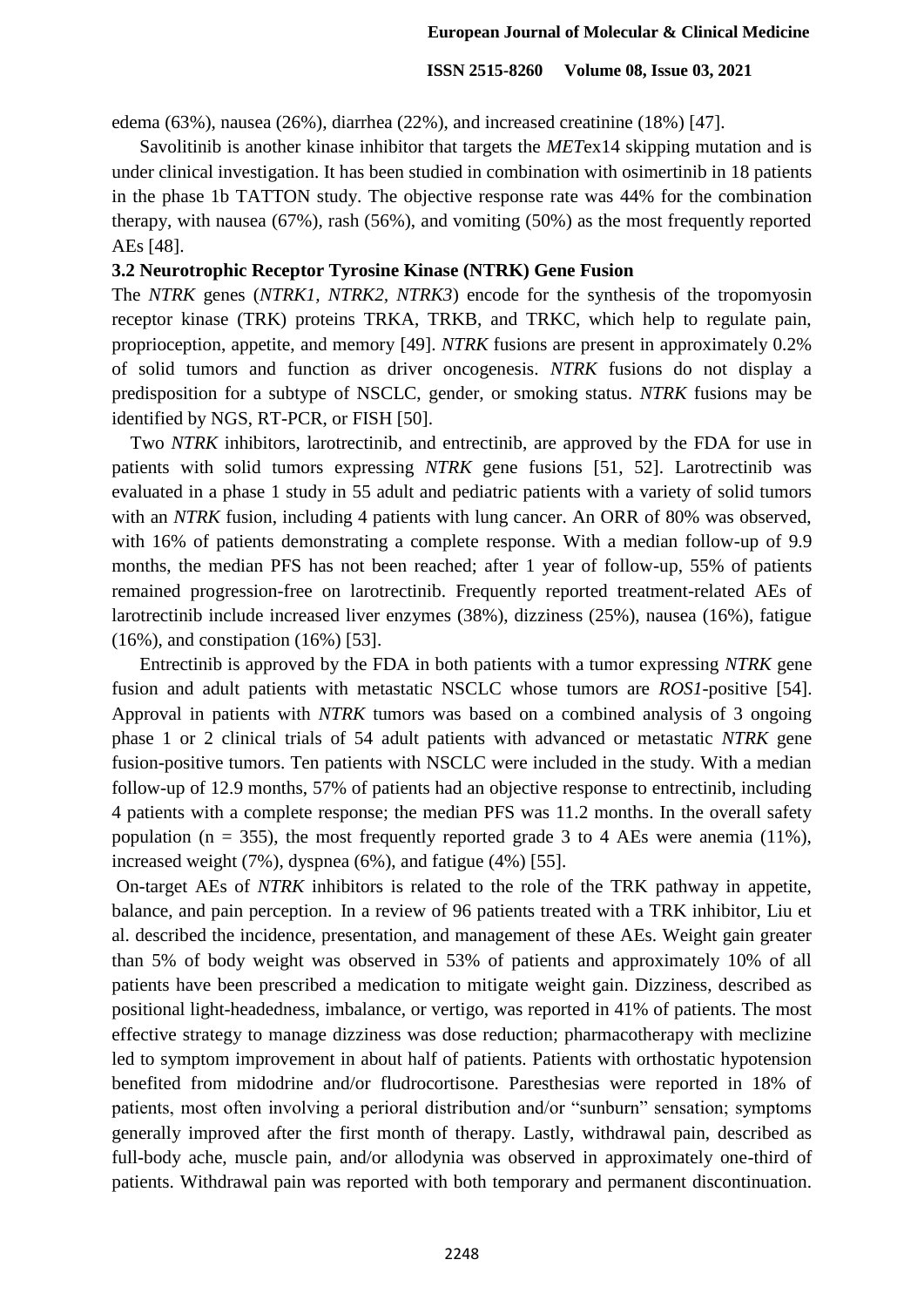Pain persisted between 10 and 26 days in patients permanently discontinuing therapy. Approximately half of the patients were given opioid or non-opioid therapy to manage withdrawal pain; however, it was helpful in just 23% of patients. Gradual tapering of *NTRK*  inhibitors over 4 weeks may be beneficial in patients who experience withdrawal pain. Other less common neurologic AEs include cognitive impairment, mood disorders, sleep disturbance, and dysarthria [56].

## **3.3 Rearranged During Transfection (RET) Fusion**

The *RET* proto-oncogene encodes for the development of a receptor tyrosine kinase that facilitates normal embryonic development [57]. In healthy tissue, *RET* plays a key role in renal and nervous system development [39]. Variants leading to *RET* fusion are observed in 1.2% to 2% of patients with adenocarcinoma NSCLC. *RET* fusions result in constitutively active, ligand-independent tyrosine kinase signaling and oncogenesis. *RET* fusion is observed more frequently in patients who have never smoked compared with those who have. *RET* fusions may be identified by NGS, RT-PCR or FISH [12].

 Selpercatinib and pralsetinib are recommended as first-line therapy in patients who test positive for *RET* rearrangement in metastatic NSCLC [14]. Both are preferred over cabozantinib and vandetanib, which are less selective, multikinase inhibitors. Selpercatinib was evaluated in a phase 1/2 trial in 105 patients with *RET* fusion-positive NSCLC who had previously received platinum-based chemotherapy and 39 previously untreated patients; the ORR was 64% and median PFS was 16.5 months in previously treated patients [58]. With a medium follow-up of 9.2 months, the median PFS was not evaluable in previously untreated patients receiving selpercatinib where an ORR of 85% was observed. Selpercatinib does penetrate the central nervous system and 91% of 11 patients with measurable lesions had an objective intracranial response with a median duration of response of 10.1 months. Selpercatinib received accelerated approval in May 2020 for adult patients with metastatic, *RET* fusion-positive NSCLC. The most frequent treatment-related AEs reported with selpercatinib include xerostomia (36%), diarrhea (25%), hypertension (17%), and increased liver enzymes (22%). Selpercatinib is associated with QTc prolongation, creating a need for close evaluation of concomitant medications [59].

Pralsetinib was approved by the FDA in September 2020 for adult patients with metastatic *RET* fusion-positive NSCLC as detected by an FDA-approved test [60]. Currently, the only approved test is the Oncomine Dx Target Test [61]. Pralsetinib was evaluated in a phase 1/2, nonrandomized, open-label, single-arm, multicohort, multicenter clinical trial in 80 patients with *RET* fusion-positive NSCLC who had previously received platinum-based chemotherapy and 26 previously untreated patients [62]. An abstract presented at the ASCO Annual Meeting in 2020 reported an ORR of 61% in previously treated patients and 73% in treatment-naïve patients receiving pralsetinib for advanced NSCLC. The most common AEs reported with pralsetinib included constipation (35%), hypertension (28%), fatigue (35%), musculoskeletal pain (32%), diarrhea (24%), cough (23%), edema (20%), and pyrexia (20%) [60].

## **3.4 Kirsten Rat Sarcoma Viral Oncogene Homolog (KRAS)**

*KRAS* is the most frequently mutated oncogene in human cancers and is present in approximately 20% to 30% of NSCLC adenocarcinoma tumors [12, 63]. *KRAS* encodes for a guanosine triphosphatase that cycles between an active and inactive state to regulate cell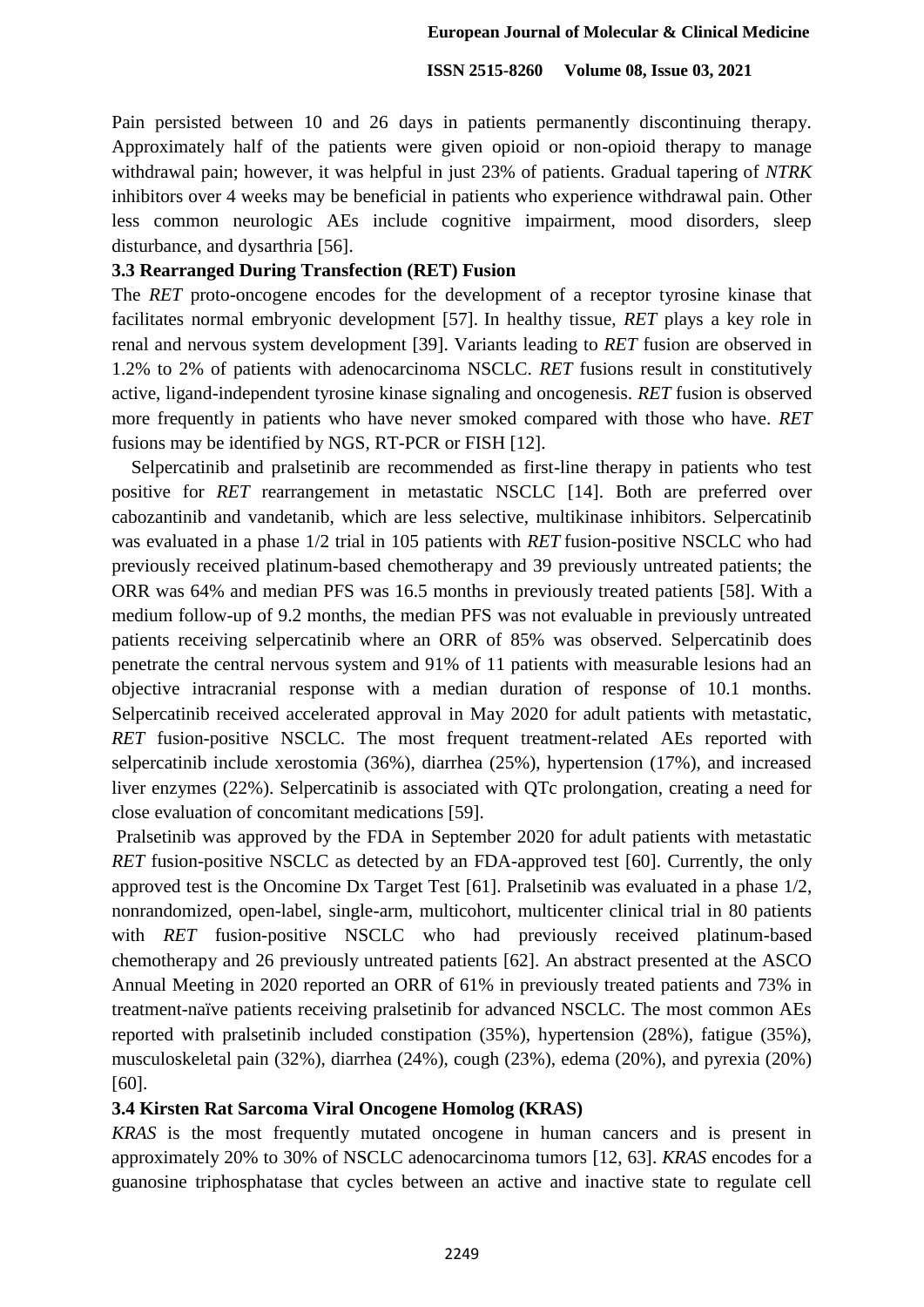signal transduction. Somatic *KRAS* mutations result in constitutive activation of guanine nucleotide-binding proteins, which activates downstream signaling and leads to uncontrolled cell proliferation and survival [64]. Historically, the presence of a *KRAS* mutation is associated with poor outcomes. *KRAS* mutations are associated with resistance to currently available targeted and platinum-based therapies; however, some subgroups of patients with *KRAS* mutations may benefit from anti-PD-L1 immunotherapies [63]. *KRAS* mutations are more frequently observed in patients who smoke, males, Whites, and those of African ancestry compared with females and patients of Asian ancestry. *KRAS* mutations can be detected by RT-PCR and NGS; they are typically mutually exclusive with other driver mutations [12].

 Currently, there are no *KRAS* inhibitors approved by the FDA for any malignancy. Sotorasib, a small-molecule tyrosine kinase inhibitor (TKI) that selectively binds to the *KRAS*, recently received breakthrough therapy designation from the FDA and a new drug application has been submitted through the FDA's Real-Time Oncology Review pilot program [65, 66]. A phase 1, multicenter, open-label trial of sotorasib enrolled 59 patients with NSCLC harboring the *KRAS* p.G12C mutation, a *KRAS* mutation observed in approximately 13% of NSCLCs [63]. All patients with NSCLC had received prior platinumbased chemotherapy and 90% had received anti-PD-1 or anti–PD-L1 therapy. After a median follow-up of 11.7 months, one-third of patients with NSCLC treated with sotorasib had a confirmed response and 88% of patients had disease control. The median PFS for all patients with NSCLC was 6.3 months. Patients with *KRAS* p.G12C, *KRAS* wildtype, and other *KRAS*  mutations have similar clinical features, treatment, and survival; however, the potential of an actionable mutation for the *KRAS* p.G12C mutation may improve outcomes in this subgroup [67]. Phase 2 results from the CodeBreaK 100 clinical study, evaluating sotorasib in 126 patients with *KRAS G12C*-mutant advanced NSCLC, were presented at the IASLC 2020 World Conference on Lung Cancer in January 2021. Sotorasib showed an objective response rate (ORR) and disease control rate (DCR) of 37.1% and 80.6%, respectively, with a median duration of response of 10 months [65].

 Gastrointestinal toxicities including diarrhea, nausea, vomiting, and abdominal pain, often associated with TKI therapy, were observed in approximately one-third of patients in the sotorasib phase 1 study. Other common AEs in patients receiving sotorasib include fatigue (23%) and elevations of aminotransferase levels (12%-13% of patients) [63].

#### **4. Emerging Biomarkers**

*MET* amplification is both a primary driver mutation and a pathway identified in resistance to EGFR TKIs [39]. De novo *MET* amplification occurs in 2% to 4% of patients with newly diagnosed, metastatic NSCLC and is associated with poor outcomes. Currently, the definition of high-level *MET* amplification is unclear because different investigators define it differently [68]. In a phase 1 study of 40 patients categorized as low, medium, or high *MET* amplification, crizotinib was associated with a 40% response rate in patients with high levels of *MET* amplification [69]. Similarly, a phase 1 study of 55 patients with *MET-*dysregulated NSCLC reported an ORR of 47% in the group of patients with the highest gene copy number of *MET* [70]. Capmatinib and crizotinib are endorsed by the NCCN guidelines panel for use in patients with NSCLC with high-level *MET* amplification [14].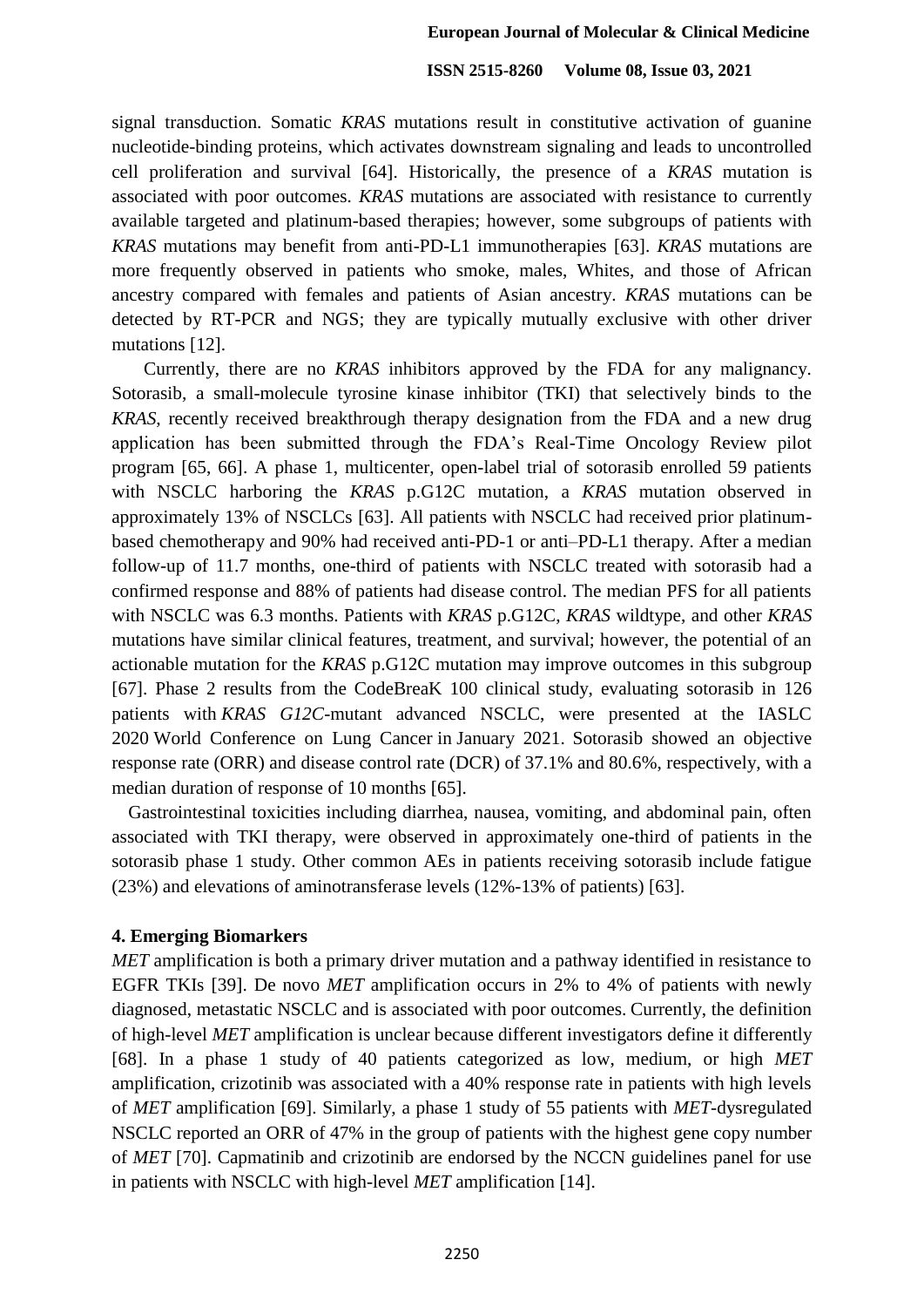The *ERBB2* (HER2) biomarker is well established in breast cancer; however, the role in NSCLC is still being evaluated. *ERBB2* exon 20 mutation occurs in 2% to 9% of NSCLC adenocarcinoma tumors. Current literature suggests more benefit with the combination of monoclonal antibodies targeting *ERBB2* and chemotherapy or *ERBB2* antibody-drug conjugates than with *ERBB2*-targeted TKIs [39]*.* In a phase 2 basket trial, 18 patients with advanced NSCLC with *ERBB2* mutations received ado-trastuzumab emtansine [71]*.* The investigators observed an ORR of 44% with ado-trastuzumab emtansine and a median PFS of 5 months; toxicities included myelosuppression, infusion reactions, and elevated liver enzymes. A phase 2 trial of 42 patients with NSCLC with *ERBB2* overexpression or an *ERBB2*-activating mutation reported an ORR of 62% in patients receiving fam-trastuzumab deruxtecan with an estimated PFS of 14 months. Myelosuppression was a frequent AE in patients receiving fam-trastuzumab deruxtecan and 12% of patients presented with drugrelated interstitial lung disease [72]. Ado-trastuzumab emtansine and fam-trastuzumab deruxtecan are recommended by the NCCN Guidelines for patients with *ERBB2* (HER2) mutations [73].

# **5. The Role of the Pharmacist**

Like many other cancers, knowledge of the pathobiology of NSCLC is shifting treatment away from traditional cytotoxic chemotherapy to a more targeted approach [74]. With that, more patients are being managed at home and are being evaluated less frequently in the clinic. In general, transitioning more patients to targeted therapies is a positive change; however, it has revealed new gaps in the current cancer care delivery model for educating and monitoring patients. Oral targeted therapy management is complex given the fragmentation of care, the cost of therapy, tolerability and safety of medications, issues related to patient access, patient education, patient self-care management, and the monitoring and follow-up in the oncology patient population [75]. Also, patients and caregivers must be educated on the safe handling and disposal of oral oncolytic [76].

As the treatment of NSCLC becomes increasingly biomarker-driven, pharmacists must have a thorough understanding of the clinical impact that genetic mutations have on NSCLC treatment and the various methods available for testing each of these actionable markers. Before dispensing medication or when encountering patients with NSCLC in the hospital or clinic setting, pharmacists should review mutation testing results to ensure the prescribed therapy is appropriate for that patient. Given that the cost of novel therapies typically exceeds \$150,000 per year, many patients will need support in the process of obtaining oral targeted therapies [77]. Pharmacists should be aware of the Patient Assistance & Reimbursement Guide; a resource developed by the Association of Community Cancer Centers. The guide is updated annually as a resource to help patients alleviate the financial burden of their medications [78]. Table 3 outlines pharmacotherapy used in NSCLC [79, 80].

| <b>Biomarker</b> | <b>Drug Generic</b>         | Mechanism of             | Dose and              | <b>Notable Adverse</b> |
|------------------|-----------------------------|--------------------------|-----------------------|------------------------|
|                  | (Brand)                     | <b>Action</b>            | <b>Administration</b> | <b>Effects</b>         |
| RET              | Cabozantinib<br>(Cabometyx) | AXL, FLT-3,<br>KIT, MER, | 60 mg once<br>daily   | Hypertension           |

| Table 3. Pharmacology of targeted therapy in NSCLC |  |  |  |  |  |  |
|----------------------------------------------------|--|--|--|--|--|--|
|----------------------------------------------------|--|--|--|--|--|--|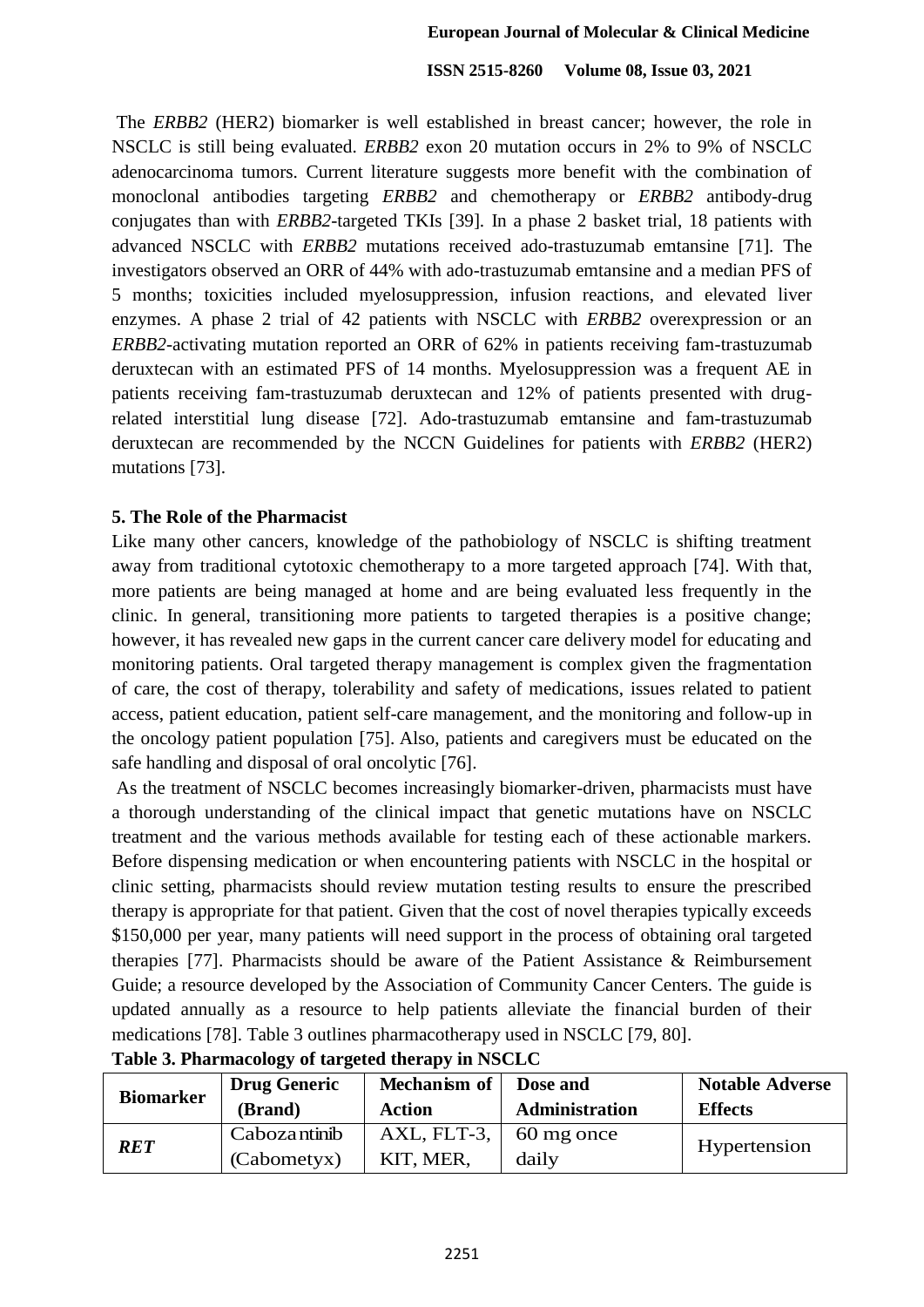|             |                            | MET, RET,<br>ROSI,<br><b>VEGFR-1-3</b><br>inhibitor | (Cabometyx)                                                   |                                                                                                                                |
|-------------|----------------------------|-----------------------------------------------------|---------------------------------------------------------------|--------------------------------------------------------------------------------------------------------------------------------|
|             | Pralsetinib<br>(Gavreto)   | <b>RET</b><br>inhibitor                             | 400 mg once<br>daily on an<br>empty stomach                   | · Hepatotoxicity<br>· Hypertension<br>· Interstitinal<br>lung disease                                                          |
|             | Selpercatinib<br>(Retevmo) | RET,<br>FGFRI-3,<br>VEG FR1,3<br>inhibitor          | 120 mg or<br>160 mg<br>twice daily<br>with or<br>without food | $\cdot$ QTc<br>prolongation<br>· Hepatotoxicity<br>· Hypertension                                                              |
|             | Vandetanib<br>(Caprelsa)   | EGFR,<br>VEGFR,<br>RET,<br><b>SRC</b><br>inhibitor  | 300 mg once daily<br>with or without<br>food                  | • Corneal<br>changes<br>• Hepatotoxicity<br>• Hypertension<br>· Interstitial lung<br>disease<br>$\cdot$ QTc<br>prolongation    |
|             | Capmatinib<br>(Tabrecta)   | <b>MET</b><br>inhibitor                             | 400 mg twice<br>daily with or<br>without food                 | · Hepatotoxicity<br>· Interstitial<br>lung disease                                                                             |
| METex14     | Crizotinib<br>(Xalkori)    | ALK, ROS1,<br><b>MET</b><br>inhibitor               | 250 mg twice<br>daily with or<br>without food                 | · Bradycardia<br>· Hepatotoxicity<br>· Interstitial<br>lung disease<br>$\cdot$ QTc<br>prolongation<br>• Visual<br>disturbances |
|             | Tepotinib<br>(Tepmetko)    | <b>MET</b><br>inhibitor                             | 450 mg once<br>daily with food                                | • Hepatotoxicity<br>· Interstitial lung<br>disease                                                                             |
| <b>NTRK</b> | Entrectinib<br>(Rozlytrek) | ALK, ROSI,<br><b>TRK</b><br>inhibitor               | 600 mg once daily<br>with or without<br>food                  | ·Edema<br>· Hepatotoxicity<br>• Neurotoxicity<br>$\cdot$ QTc<br>prolongation<br>· Visual<br>disturbances                       |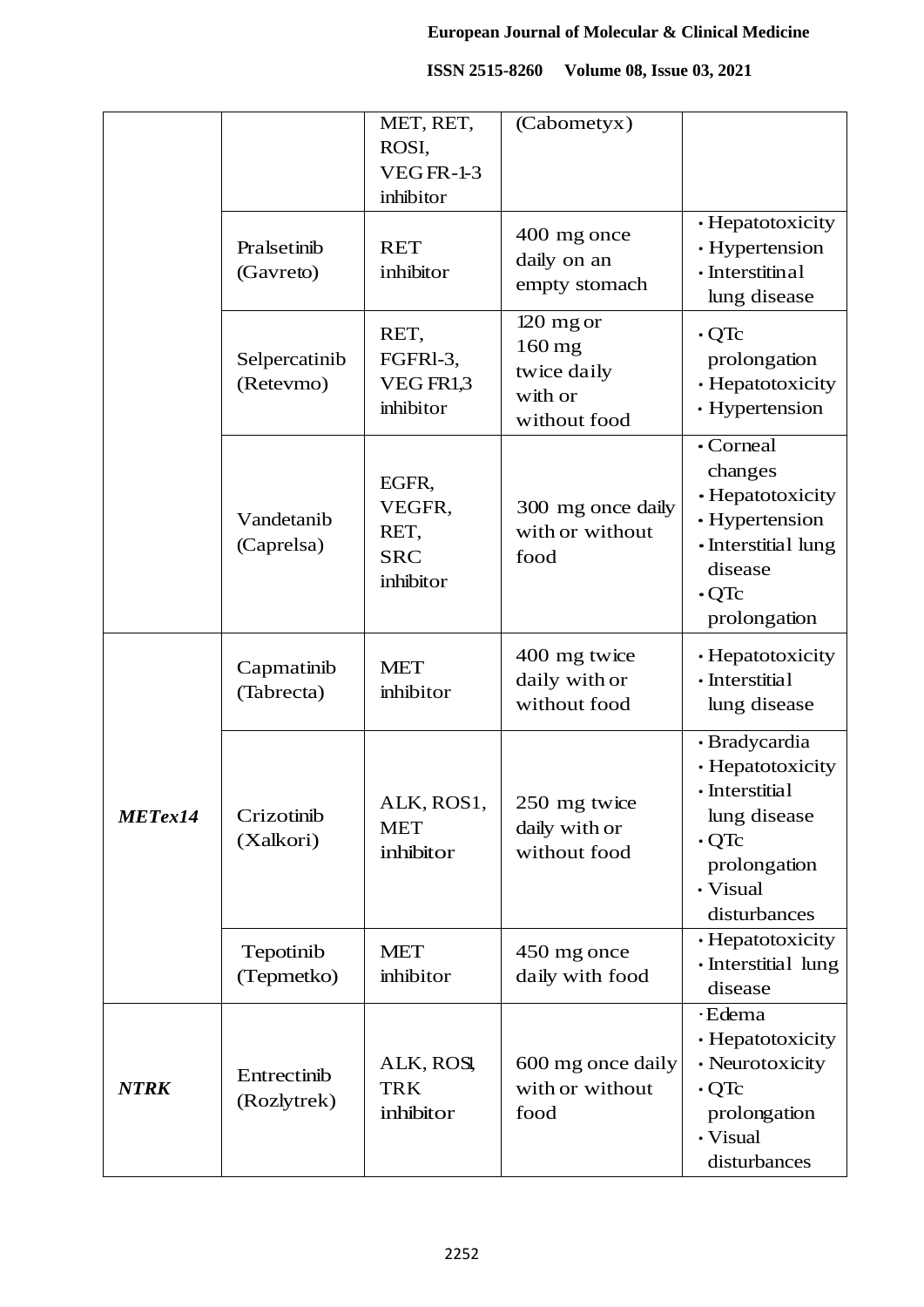|  | Larotrectinib<br>(Vitrakvi) | <b>TRK</b><br>inhibitor | 100 mg twice daily<br>with or without<br>food | • Hepatotoxicity<br>• Neurotoxicity |
|--|-----------------------------|-------------------------|-----------------------------------------------|-------------------------------------|
|--|-----------------------------|-------------------------|-----------------------------------------------|-------------------------------------|

The Quality Oncology Practice Initiative (QOPI) program standards for certification require documentation of the patients' ability to adhere to chemotherapy administered outside of the health care setting and to assess chemotherapy adherence at defined meaningful intervals [81]. Patient counseling and symptom management are services that a pharmacist can provide that fulfill multiple QOPI measures and may be eligible for reimbursement via the CMS Merit-Based Incentive Payment System [82]. Retrospective analyses of pharmacist-led, collaborative patient education and AE management in patients with NSCLC in communitybased oncology settings have demonstrated AEs of a TKI could be successfully managed by the pharmacist and were associated with low rates of discontinuing therapy because of AEs [83, 84]. Patients were contacted regularly by phone and encouraged to use prescribed medications or over-the-counter products to manage symptoms. Pharmacists contacted the provider if they felt a patient needed additional evaluation or medication. An excellent resource for counseling patients about oral chemotherapy is the Oral Chemotherapy Education Medication Sheets, which are updated frequently [85].

 In general, TKIs are hepatically metabolized and subject to drug-drug interactions (DDIs) mediated by cytochrome P450 3A4. DDIs have been reported in 23% to 78% of patients receiving cancer therapy, with potential outcomes including both therapeutic failure and increased toxicity [86, 87]. Pharmacists must ensure they obtain comprehensive and accurate information from patients on the use of other medications and natural products to ensure patient safety and optimal drug therapy [88].

## **6. Conclusion**

Pharmacists across the health care spectrum are involved in the transition of cancer therapy to personalized medicine with therapies specifically targeted to the oncogenic pathway of the tumor. Ensuring the right patient receives the right targeted therapy, at the right dose, at the right time, and via the right method of administration is essential to optimizing outcomes for patients with NSCLC with driver mutations. Managing DDIs and AEs, mitigating financial toxicity, facilitating access to medications, and improvements in medication adherence are key roles pharmacists serve in the management of patients with NSCLC. On-going research into novel biomarkers and effective targeted therapies is expected to further improve outcomes for patients with NSCLC.

#### **References**

- 1. Siegel, R.L., K.D. Miller, and A. Jemal, *Cancer statistics, 2016.* CA: a cancer journal for clinicians, 2016. **66**(1): p. 7-30.
- 2. Krist, A.H., et al., *Screening for lung cancer: US preventive services task force recommendation statement.* JAMA, 2021. **325**(10): p. 962-970.
- 3. Ettinger, D.S., et al., *Non–small cell lung cancer, version 5.2017, NCCN clinical practice guidelines in oncology.* Journal of the National Comprehensive Cancer Network, 2017. **15**(4): p. 504-535.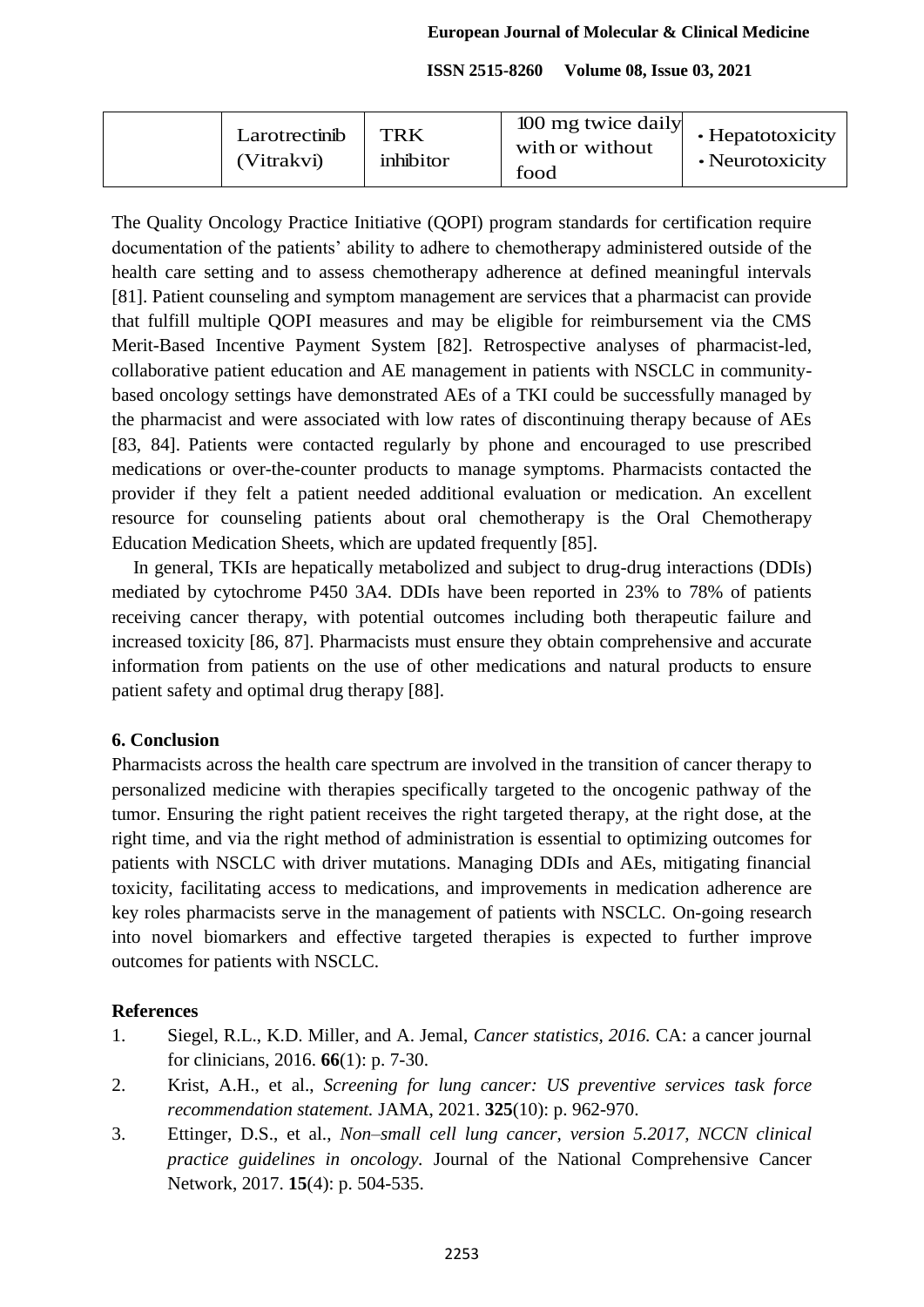- 4. Chen, J., et al., *Genomic landscape of lung adenocarcinoma in East Asians.* Nature genetics, 2020. **52**(2): p. 177-186.
- 5. Giustini, N.P., et al., *Advances in Treatment of Locally Advanced or Metastatic Non– Small Cell Lung Cancer: Targeted Therapy.* Clinics in chest medicine, 2020. **41**(2): p. 223-235.
- 6. Goldstraw, P., et al., *Non-small-cell lung cancer.* The Lancet, 2011. **378**(9804): p. 1727-1740.
- 7. Bodor, J.N., Y. Boumber, and H. Borghaei, *Biomarkers for immune checkpoint inhibition in non–small cell lung cancer (NSCLC).* Cancer, 2020. **126**(2): p. 260-270.
- 8. Network, N.C.C., *NCCN Clinical Practice Guidelines in Oncology (NCCN Guidelines®): Non-small Cell Lung Cancer, version 6*. 2020.
- 9. VanderLaan, P.A., D. Rangachari, and D.B. Costa, *The rapidly evolving landscape of biomarker testing in non-small cell lung cancer.* Cancer cytopathology, 2021. **129**(3): p. 179.
- 10. Pisapia, P., et al., *Predictive biomarkers for molecular pathology in lung cancer*. 2020, Future Medicine.
- 11. Smeltzer, M.P., et al., *The International Association for the Study of Lung Cancer global survey on molecular testing in lung cancer.* Journal of Thoracic Oncology, 2020. **15**(9): p. 1434-1448.
- 12. Lindeman, N.I., et al., *Updated molecular testing guideline for the selection of lung cancer patients for treatment with targeted tyrosine kinase inhibitors: guideline from the College of American Pathologists, the International Association for the Study of Lung Cancer, and the Association for Molecular Pathology.* Archives of pathology & laboratory medicine, 2018. **142**(3): p. 321-346.
- 13. Goulart, B.H., et al., *Access to Tyrosine Kinase Inhibitors and Survival in Patients with Advanced EGFR+ and ALK+ Positive Non–small-cell Lung Cancer Treated in the Real-World.* Clinical Lung Cancer, 2021.
- 14. Ettinger, D.S., et al., *NCCN Guidelines Insights: Non–Small Cell Lung Cancer, Version 2.2021: Featured Updates to the NCCN Guidelines.* Journal of the National Comprehensive Cancer Network, 2021. **19**(3): p. 254-266.
- 15. Pennell, N.A., et al., *Biomarker testing for patients with advanced non–small cell lung cancer: real-world issues and tough choices.* American Society of Clinical Oncology Educational Book, 2019. **39**: p. 531-542.
- 16. Zheng, R., et al., *Molecular profiling of key driver genes improves staging accuracy in multifocal non–small cell lung cancer.* The Journal of thoracic and cardiovascular surgery, 2020. **160**(2): p. e71-e79.
- 17. Gao, D., et al., *Molecular and clinicopathological characteristics of Chinese nonsmall cell lung cancers with ROS1 gene fusions identified by next-generation sequencing*. 2020, AACR.
- 18. D'Haene, N., et al., *Clinical validation of targeted next generation sequencing for colon and lung cancers.* PloS one, 2015. **10**(9): p. e0138245.
- 19. Tafe, L.J., et al., *Clinical genotyping of non–small cell lung cancers using targeted next-generation sequencing: utility of identifying rare and co-mutations in oncogenic driver genes.* Neoplasia, 2016. **18**(9): p. 577-583.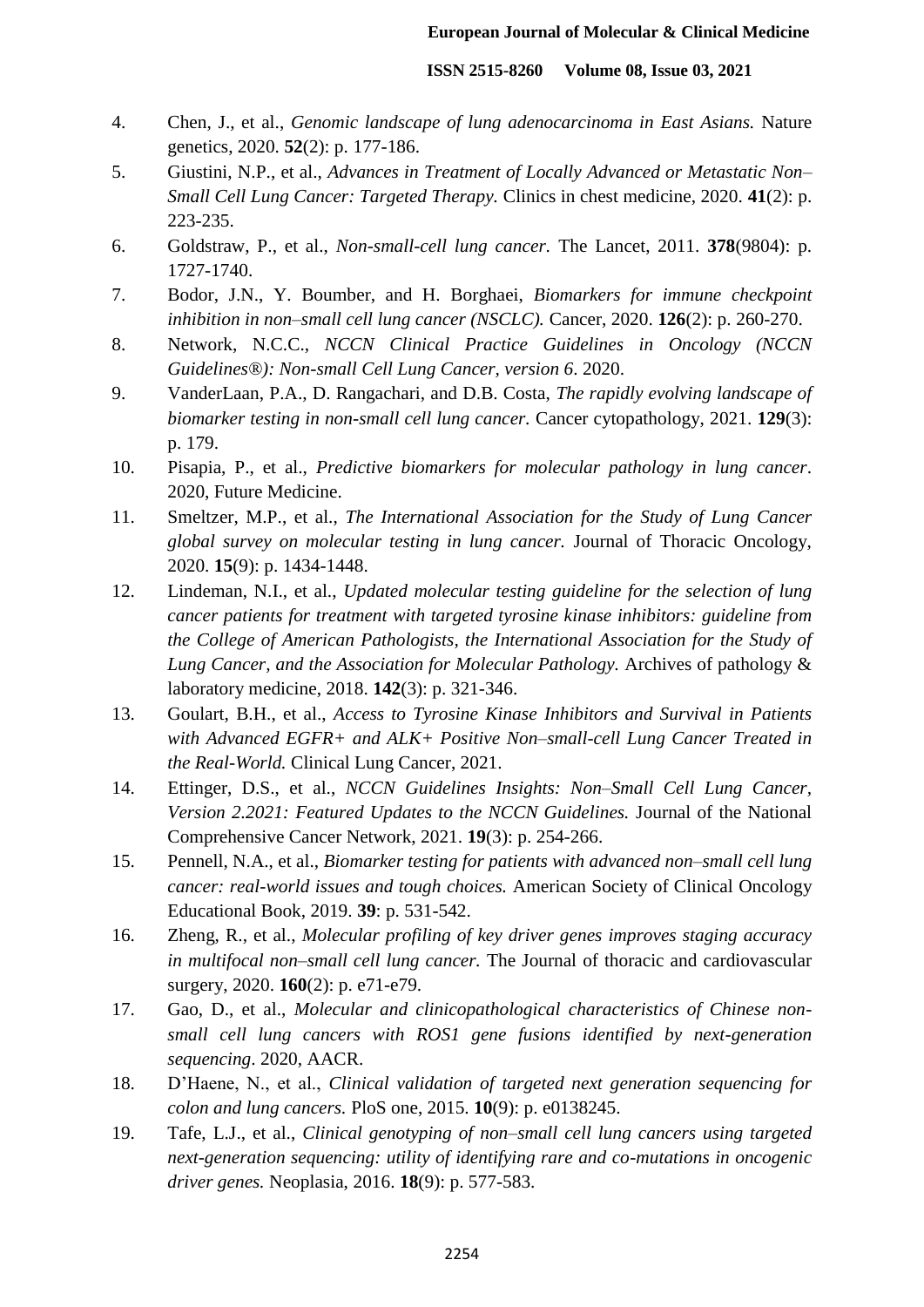- 20. Yang, Y., et al., *Molecular findings among patients referred for clinical whole-exome sequencing.* Jama, 2014. **312**(18): p. 1870-1879.
- 21. Bernard, P.S. and C.T. Wittwer, *Real-time PCR technology for cancer diagnostics.* Clinical chemistry, 2002. **48**(8): p. 1178-1185.
- 22. Watanabe, T., et al., *Comparison of lung cancer cell lines representing four histopathological subtypes with gene expression profiling using quantitative real-time PCR.* Cancer cell international, 2010. **10**(1): p. 1-12.
- 23. Schmidt, K.T., et al., *Precision oncology medicine: the clinical relevance of patient specific biomarkers used to optimize cancer treatment.* The Journal of Clinical Pharmacology, 2016. **56**(12): p. 1484-1499.
- 24. McEvoy, A.C., et al., *Droplet digital PCR for mutation detection in formalin-fixed, paraffin-embedded melanoma tissues: a comparison with sanger sequencing and pyrosequencing.* The Journal of Molecular Diagnostics, 2018. **20**(2): p. 240-252.
- 25. Yatabe, Y., et al., *Best practices recommendations for diagnostic immunohistochemistry in lung cancer.* Journal of Thoracic Oncology, 2019. **14**(3): p. 377-407.
- 26. Thunnissen, E., et al., *The use of immunohistochemistry improves the diagnosis of small cell lung cancer and its differential diagnosis. An international reproducibility study in a demanding set of cases.* Journal of Thoracic Oncology, 2017. **12**(2): p. 334- 346.
- 27. John, A., B. Yang, and R. Shah, *Clinical Impact of Adherence to NCCN Guidelines for Biomarker Testing and First-Line Treatment in Advanced Non-Small Cell Lung Cancer (aNSCLC) Using Real-World Electronic Health Record Data.* Advances in therapy, 2021. **38**(3): p. 1552-1566.
- 28. Wright, W.F., et al., *Progress Report: Next-Generation Sequencing (NGS), Multiplex Polymerase Chain Reaction (PCR), and Broad-Range Molecular Assays as Diagnostic Tools for Fever of Unknown Origin (FUO) Investigations in Adults.* Clinical Infectious Diseases, 2021.
- 29. Hayes, D.F., *Defining Clinical Utility of Tumor Biomarker Tests: A Clinician's Viewpoint.* Journal of Clinical Oncology, 2021. **39**(3): p. 238-248.
- 30. Hassan, E.M. and M.C. DeRosa, *Recent advances in cancer early detection and diagnosis: Role of nucleic acid based aptasensors.* TrAC Trends in Analytical Chemistry, 2020. **124**: p. 115806.
- 31. Food and D. Administration, *Oncomine™ Dx Target Test Part I: Sample Preparation and Quantification User Guide. Revision C. 0 2017*. 2018.
- 32. Lisberg, A. and E.B. Garon, *Does Platinum-Based Chemotherapy Still Have a Role in First-Line Treatment of Advanced Non–Small-Cell Lung Cancer?* Journal of clinical oncology, 2019. **37**(7): p. 529-536.
- 33. Hanna, N.H., et al., *Therapy for stage IV non–small-cell lung cancer without driver alterations: ASCO and OH (CCO) joint guideline update.* Journal of Clinical Oncology, 2020.
- 34. Mason, C., et al., *Patterns of biomarker testing rates and appropriate use of targeted therapy in the first-line, metastatic non-small cell lung cancer treatment setting.* Journal of clinical pathways: the foundation of value-based care, 2018. **4**(1): p. 49.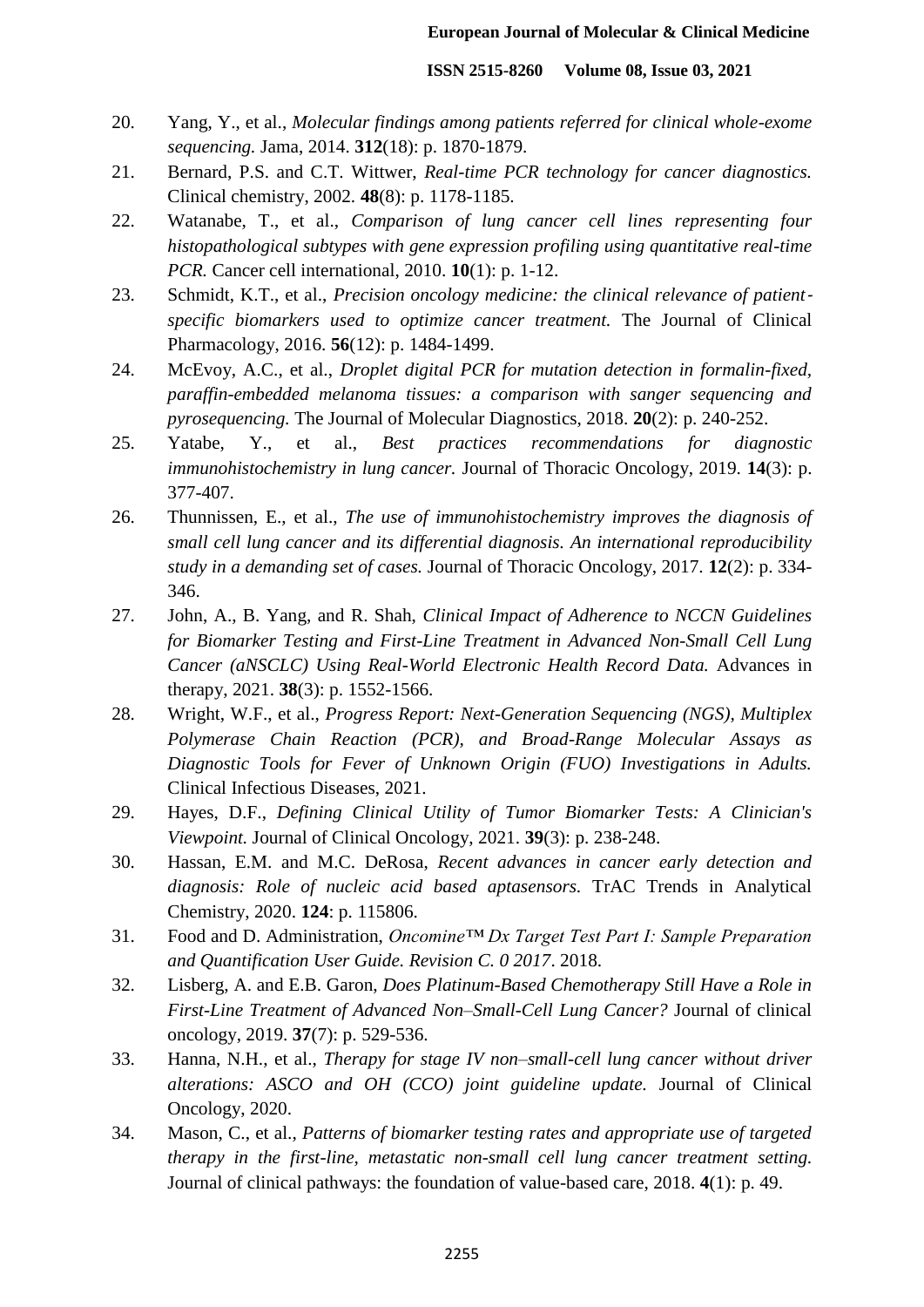- 35. Ma, R., et al., *Serum Platelet-Derived Growth Factor Is Significantly Lower in Patients with Lung Cancer and Continued to Decrease After Platinum-Based Chemotherapy.* OncoTargets and therapy, 2020. **13**: p. 1883.
- 36. Feng, B., et al., *Non-small-cell lung cancer and miRNAs: novel biomarkers and promising tools for treatment.* Clinical science, 2015. **128**(10): p. 619-634.
- 37. Kalemkerian, G.P., et al., *Molecular testing guideline for the selection of patients with lung cancer for treatment with targeted tyrosine kinase inhibitors: American society of clinical oncology endorsement of the college of american pathologists/international association for the study of lung cancer/association for molecular pathology clinical practice guideline update.* Journal of clinical oncology: official journal of the American Society of Clinical Oncology, 2018. **36**(9): p. 911.
- 38. Huang, C., et al., *Management of non-small cell lung cancer patients with MET exon 14 skipping mutations.* Current treatment options in oncology, 2020. **21**(4): p. 1-15.
- 39. Chu, Q.S., *Targeting non-small cell lung cancer: driver mutation beyond epidermal growth factor mutation and anaplastic lymphoma kinase fusion.* Therapeutic advances in medical oncology, 2020. **12**: p. 1758835919895756.
- 40. Fujino, T., K. Suda, and T. Mitsudomi, *Emerging MET tyrosine kinase inhibitors for the treatment of non-small cell lung cancer.* Expert Opinion on Emerging Drugs, 2020. **25**(3): p. 229-249.
- 41. Statements, F.-L., *Incyte Announces FDA Approval of Tabrecta™(capmatinib) for the Treatment of Patients with Metastatic Non-Small Cell Lung Cancer with METex14.*
- 42. Wolf, J., et al., *Capmatinib in MET Exon 14–Mutated or MET-Amplified Non–Small-Cell Lung Cancer.* New England Journal of Medicine, 2020. **383**(10): p. 944-957.
- 43. Jørgensen, J.T., *The current landscape of the FDA approved companion diagnostics.* Translational Oncology, 2021. **14**(6): p. 101063.
- 44. Drilon, A., et al., *Antitumor activity of crizotinib in lung cancers harboring a MET exon 14 alteration.* Nature medicine, 2020. **26**(1): p. 47-51.
- 45. Kluetz, P.G., et al., *FDA Oncology Center of Excellence Project Renewal: Engaging the Oncology Community to Update Product Labeling for Older Oncology Drugs.* Clinical Cancer Research, 2021. **27**(4): p. 916-921.
- 46. Paik, P.K., et al., *Tepotinib in non–small-cell lung cancer with MET exon 14 skipping mutations.* New England Journal of Medicine, 2020. **383**(10): p. 931-943.
- 47. Felip, E., et al., *Tepotinib in patients with advanced non-small cell lung cancer (NSCLC) harboring MET exon 14-skipping mutations: phase II trial.* J Clin Oncol, 2018. **36**(15\_suppl): p. 9016.
- 48. Oxnard, G., et al., *TATTON: a multi-arm, phase Ib trial of osimertinib combined with selumetinib, savolitinib, or durvalumab in EGFR-mutant lung cancer.* Annals of Oncology, 2020. **31**(4): p. 507-516.
- 49. Drilon, A., et al., *Efficacy of larotrectinib in TRK fusion–positive cancers in adults and children.* New England Journal of Medicine, 2018. **378**(8): p. 731-739.
- 50. Matter, M.S., et al., *Narrative review of molecular pathways of kinase fusions and diagnostic approaches for their detection in non-small cell lung carcinomas.* Translational Lung Cancer Research, 2020. **9**(6): p. 2645.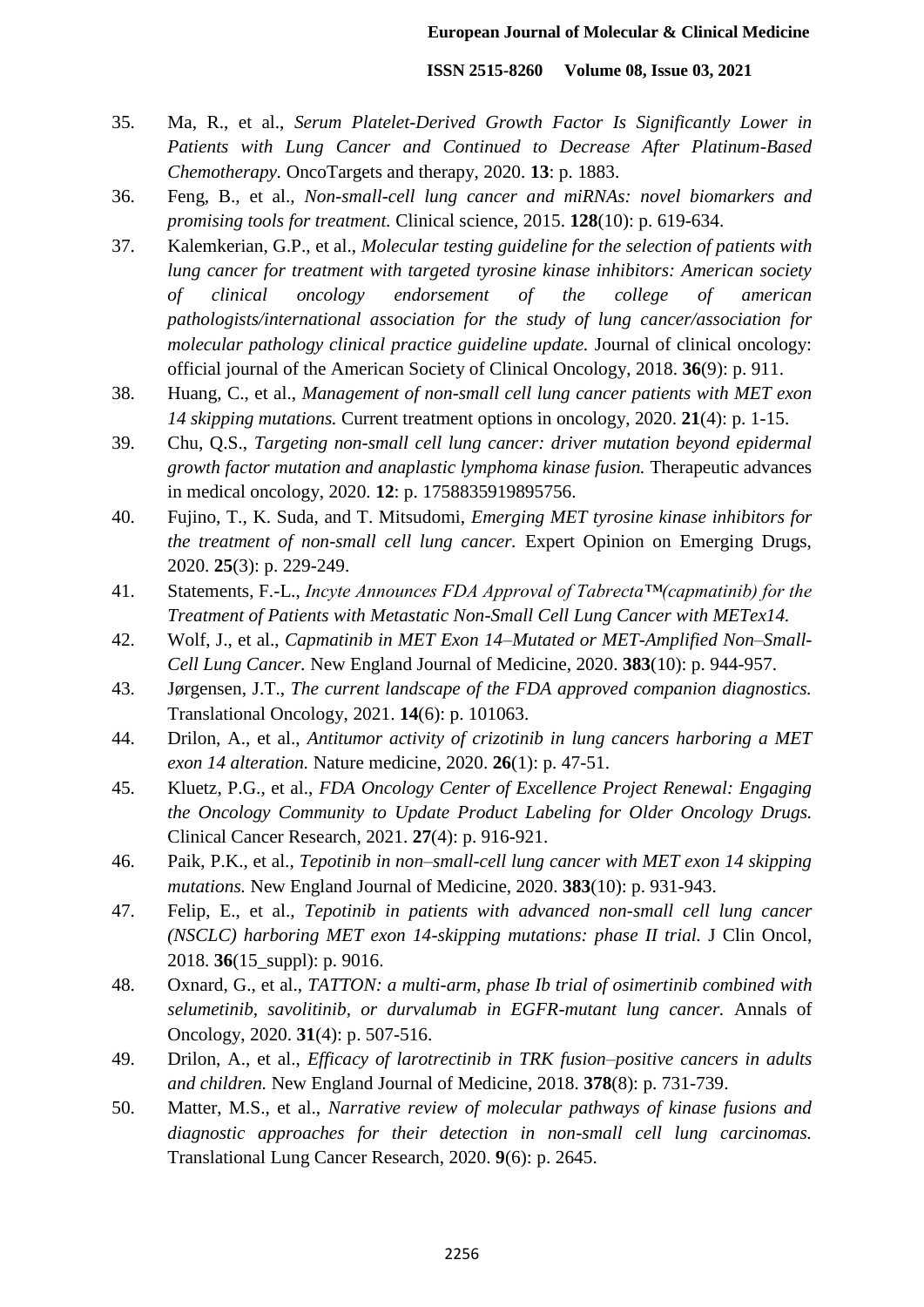- 51. Dunn, D.B., *Larotrectinib and Entrectinib: TRK Inhibitors for the Treatment of Pediatric and Adult Patients With NTRK Gene Fusion.* Journal of the Advanced Practitioner in Oncology, 2020. **11**(4): p. 418.
- 52. Thompson, J.A., et al., *NCCN Guidelines Insights: Management of Immunotherapy-Related Toxicities, Version 1.2020: Featured Updates to the NCCN Guidelines.* Journal of the National Comprehensive Cancer Network, 2020. **18**(3): p. 230-241.
- 53. Roviello, G., et al., *TRK fusion positive cancers: From first clinical data of a TRK inhibitor to future directions.* Critical Reviews in Oncology/Hematology, 2020: p. 103011.
- 54. Jørgensen, J.T., *Site-agnostic biomarker-guided oncology drug development.* Expert review of molecular diagnostics, 2020. **20**(6): p. 583-592.
- 55. Doebele, R.C., et al., *Entrectinib in patients with advanced or metastatic NTRK fusion-positive solid tumours: integrated analysis of three phase 1–2 trials.* The Lancet Oncology, 2020. **21**(2): p. 271-282.
- 56. Liu, D., et al., *Characterization of on-target adverse events caused by TRK inhibitor therapy.* Annals of Oncology, 2020. **31**(9): p. 1207-1215.
- 57. Drilon, A., et al., *Efficacy of selpercatinib in RET fusion–positive non–small-cell lung cancer.* New England Journal of Medicine, 2020. **383**(9): p. 813-824.
- 58. DRIVER, S.A.G., C.O. CARBOPLATINO, and I.R.D.T. DI MANTENIMENTO, *NSCLC stadio iv-Prima Linea.*
- 59. Balogh, E.P., et al., *Challenges and Opportunities to Updating Prescribing Information for Longstanding Oncology Drugs.* The oncologist, 2020. **25**(3): p. e405.
- 60. Markham, A., *Pralsetinib: First Approval.* Drugs, 2020: p. 1-6.
- 61. Food and D. Administration, *List of cleared or approved companion diagnostic devices (in vitro and imaging tools).* Availabe online: [https://www.](https://www/) fda. gov/medicaldevices/vitro-diagnostics/list-cleared-or-approved-companion-diagnostic-d evicesvitro-and-imaging-tools (accessed on 3 January 2020), 2019.
- 62. Gainor, J.F., et al., *Registrational dataset from the phase I/II ARROW trial of pralsetinib (BLU-667) in patients (pts) with advanced RET fusion+ non-small cell lung cancer (NSCLC)*. 2020, American Society of Clinical Oncology.
- 63. Hong, D.S., et al., *KRASG12C inhibition with sotorasib in advanced solid tumors.* New England Journal of Medicine, 2020. **383**(13): p. 1207-1217.
- 64. Nacchio, M., et al., *KRAS mutations testing in non-small cell lung cancer: The role of Liquid biopsy in the basal setting.* Journal of Thoracic Disease, 2020. **12**(7): p. 3836.
- 65. Timmins, P., *The latest developments in the field of therapeutic delivery, December 2020.* Therapeutic Delivery, 2021(0).
- 66. Mok, T., S. Peters, and D. Camidge, *Outcomes According to ALK Status Determined by Central IHC or FISH in Patients with ALK-Positive NSCLC Enrolled in the Phase III ALEX Study.* J Thorac Oncol, 2020. **1556**: p. 30815-7.
- 67. Cui, W., et al., *Real world outcomes in KRAS G12C mutation positive non-small cell lung cancer.* Lung Cancer, 2020. **146**: p. 310-317.
- 68. Gu, Z.-B., et al., *Patient with EGFR-mutant lung cancer harboring de novo MET amplification successfully treated with gefitinib combined with crizotinib.* Current Problems in Cancer, 2021: p. 100702.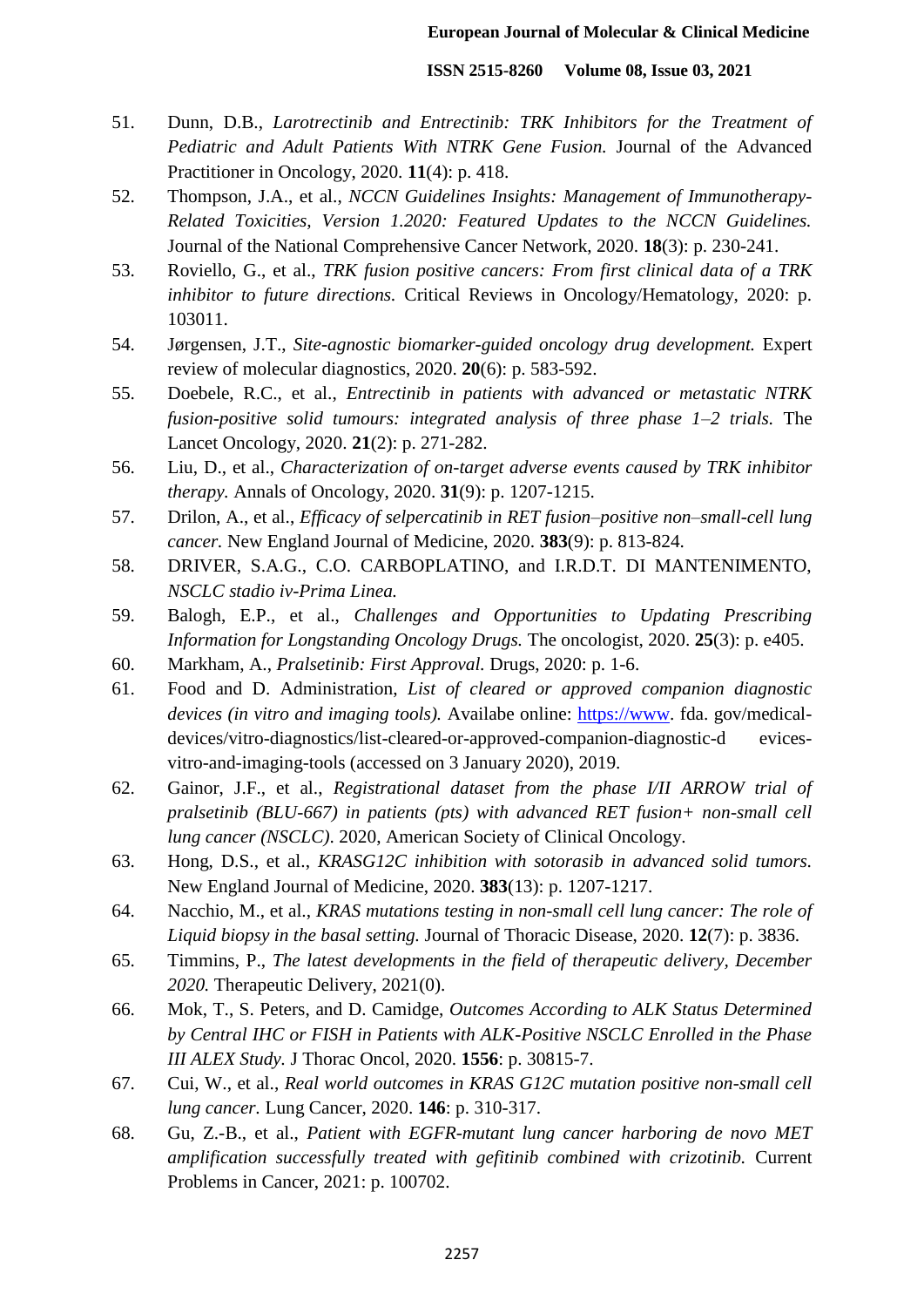- 69. Camidge, D.R., et al., *Crizotinib in patients (pts) with MET-amplified non-small cell lung cancer (NSCLC): Updated safety and efficacy findings from a phase 1 trial*. 2018, American Society of Clinical Oncology.
- 70. Schuler, M., et al., *Molecular correlates of response to capmatinib in advanced nonsmall-cell lung cancer: clinical and biomarker results from a phase I trial.* Annals of Oncology, 2020. **31**(6): p. 789-797.
- 71. Li, B.T., et al., *Ado-trastuzumab emtansine for patients with HER2-mutant lung cancers: results from a phase II basket trial.* Journal of Clinical Oncology, 2018. **36**(24): p. 2532.
- 72. Smit, E.F., et al., *Trastuzumab deruxtecan (T-DXd; DS-8201) in patients with HER2 mutated metastatic non-small cell lung cancer (NSCLC): Interim results of DESTINY-Lung01*. 2020, American Society of Clinical Oncology.
- 73. Azghadi, S. and M.E. Daly, *Radiation and immunotherapy combinations in non-small cell lung cancer.* Cancer Treatment and Research Communications, 2021. **26**: p. 100298.
- 74. Ma, C.S., *Role of pharmacists in optimizing the use of anticancer drugs in the clinical setting.* Integrated Pharmacy Research and Practice, 2014. **3**: p. 11-24.
- 75. Mackler, E., et al., *2018 hematology/oncology pharmacist association best practices for the management of oral oncolytic therapy: pharmacy practice standard.* Journal of oncology practice, 2019. **15**(4): p. e346-e355.
- 76. Goodin, S., et al., *Safe handling of oral chemotherapeutic agents in clinical practice: recommendations from an international pharmacy panel.* Journal of Oncology Practice, 2011. **7**(1): p. 7-12.
- 77. DeMartino, P.C., M.D. Miljković, and V. Prasad, *Potential cost implications for All US Food and drug administration oncology drug approvals in 2018.* JAMA Internal Medicine, 2021. **181**(2): p. 162-167.
- 78. *Patient Assistance and Reimbursement Guide.* 2020 January 2021 [cited 2021 February 25th]; Available from: [https://www.accc](https://www.accc-cancer.org/home/learn/publications/patient-assistance-and-reimbursement-guide)[cancer.org/home/learn/publications/patient-assistance-and-reimbursement-guide.](https://www.accc-cancer.org/home/learn/publications/patient-assistance-and-reimbursement-guide)
- 79. Suda, K. and T. Mitsudomi, *Emerging oncogenic fusions other than ALK, ROS1, RET, and NTRK in NSCLC and the role of fusions as resistance mechanisms to targeted therapy.* Translational Lung Cancer Research, 2020. **9**(6): p. 2618.
- 80. Dong, J., et al., *Advances in targeted therapy and immunotherapy for non-small cell lung cancer based on accurate molecular typing.* Frontiers in pharmacology, 2019. **10**: p. 230.
- 81. *QOPI Certification Program Standards*. 2020 [cited 2021 March 25th]; Available from: [https://practice.asco.org/sites/default/files/drupalfiles/2019-](https://practice.asco.org/sites/default/files/drupalfiles/2019-12/QOPI%20Certification%20Standards%20January%202020.pdf) [12/QOPI%20Certification%20Standards%20January%202020.pdf.](https://practice.asco.org/sites/default/files/drupalfiles/2019-12/QOPI%20Certification%20Standards%20January%202020.pdf)
- 82. Vulaj, V., et al., *Oncology pharmacist opportunities: closing the gap in quality care.* Journal of oncology practice, 2018. **14**(6): p. e403-e411.
- 83. Cheema, P.K., et al., *Multi-disciplinary proactive follow-up algorithm for patients with advanced NSCLC receiving afatinib.* Supportive Care in Cancer, 2019. **27**(3): p. 1029-1039.